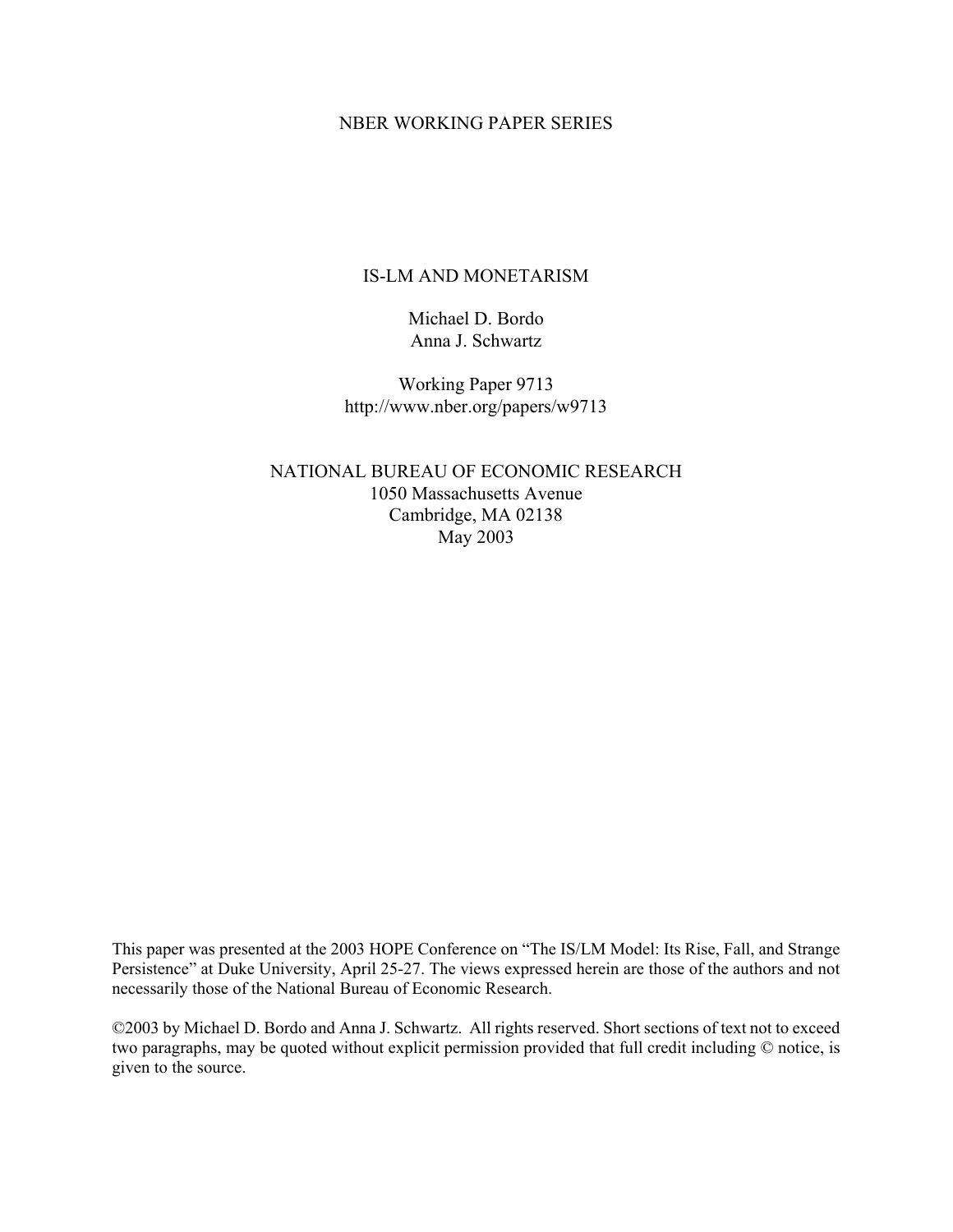IS-LM and Monetarism Michael D. Bordo and Anna J. Schwartz NBER Working Paper No. 9713 May 2003 JEL No. B22, B31, B41, E12, N12

## **ABSTRACT**

This paper discusses monetarist objections to the IS-LM model. We explore the views of two principal spokesmen for monetarism: Milton Friedman and the team of Karl Brunner and Allan Meltzer. Friedman did not explicitly state the reasons he generally chose not to use the IS-LM model in rejecting Keynesian views on the demand function for money, the role of autonomous expenditures in cyclical fluctuations, the potency of fiscal policy as against monetary policy, etc. He presented statistical findings, historical evidence, and econometric results to support his alternative analysis of macroeconomics, but his critics were unconvinced. In 1970, in an effort to use his critics' common language, he set up a model with explicit terms for IS-LM to encompass both the quantity theory and the income-expenditure theory. Friedman attributed the failure of this effort to the fact that he was a Marshallian, his opponents Walrasians.

Brunner and Meltzer's objections to IS-LM were explicit. They found it too spare, so they elaborated it by adding a credit market, disaggregating the asset market by specifying three assets: base money, government debt, and real capital. They set up a model with financial institutions and utilized it to study the effects of a variety of policies.

In brief, summarizing the views of both Friedman and Brunner and Meltzer, monetarists dislike the IS-LM framework because it limits monetary influence too narrowly, essentially to the interest elasticity of money demand, and defines investment in an excessively narrow fashion, and even that is not explicit.

Michael D. Bordo Anna J. Schwartz Rutgers University 365 Fifth Avene, 5<sup>th</sup> Floor New Jersey Hall New York, NY 10016-4309 New Brunswick, NJ 08901-1284 aschwartz@gc.cuny.edu and NBER bordo@economics.rutgers.edu

Dept. of Economics National Bureau of Economic Research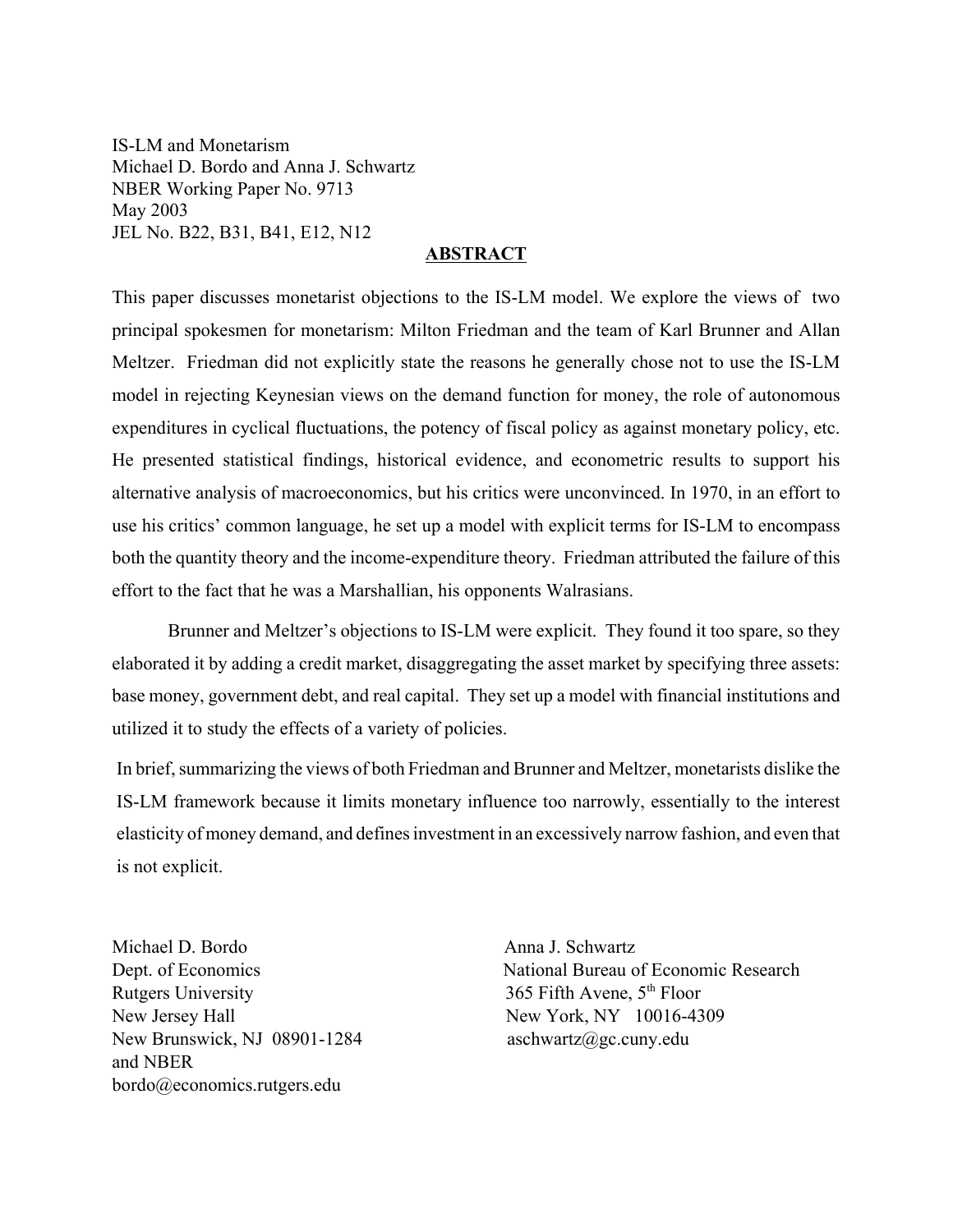#### **IS-LM and MONETARISM**

## 1. Introduction

<u>.</u>

Monetarism is the name that the late Professor Karl Brunner of the University of Rochester gave in 1968 to propositions about the relation between money and other economic variables – such as income, prices, interest rates – propositions that Keynesian economists of that date and earlier denied. Specifically, monetarists regarded the relation between money balances and nominal income as a strong one and Keynesians regarded it as a weak one. Even the view of inflation as a monetary phenomenon, a core monetarist proposition, to many Keynesians before 1970 was unacceptable.<sup>1</sup> There is no canon, however, that one can consult to establish the orthodox monetarist position. Proponents of monetarism all accept the quantity theory of money as the explanation of inflation and deflation, although they differ on the importance of selected building blocks of the approach.<sup>2</sup>

Although there is no canon of monetarist views, two principal spokesmen for monetarism can be named. They are Milton Friedman on the one hand and, on the other, the team of Karl Brunner and Allan Meltzer, even if their individual versions are not invariably identical. It is their views that we shall explore in later sections of our paper.

Our task is to study elements of the IS-LM model that the spokesmen for monetarism we have singled out rejected. First developed by John Hicks in 1937, the IS-LM model was an attempt to portray the central ideas of Keynes's *General Theory.* The model was widely adopted in teaching macroeconomics in the decades that followed. Section 2 describes equilibrium in the

<sup>&</sup>lt;sup>1</sup> See Bronfenbrenner and Holzman (1963) for a non-monetarist survey of inflation theory. Johnson (1971) refers to inflation as "the issue Keynesian theory was least well designed to deal with" (p.7).

 $2 \text{ According to Mayer (1978)}$  there are 12 characteristic monetarist propositions, but he suggests that readers may choose to add or delete items from his list. Purvis (1980) lists eight as most basic, but adds "one can believe some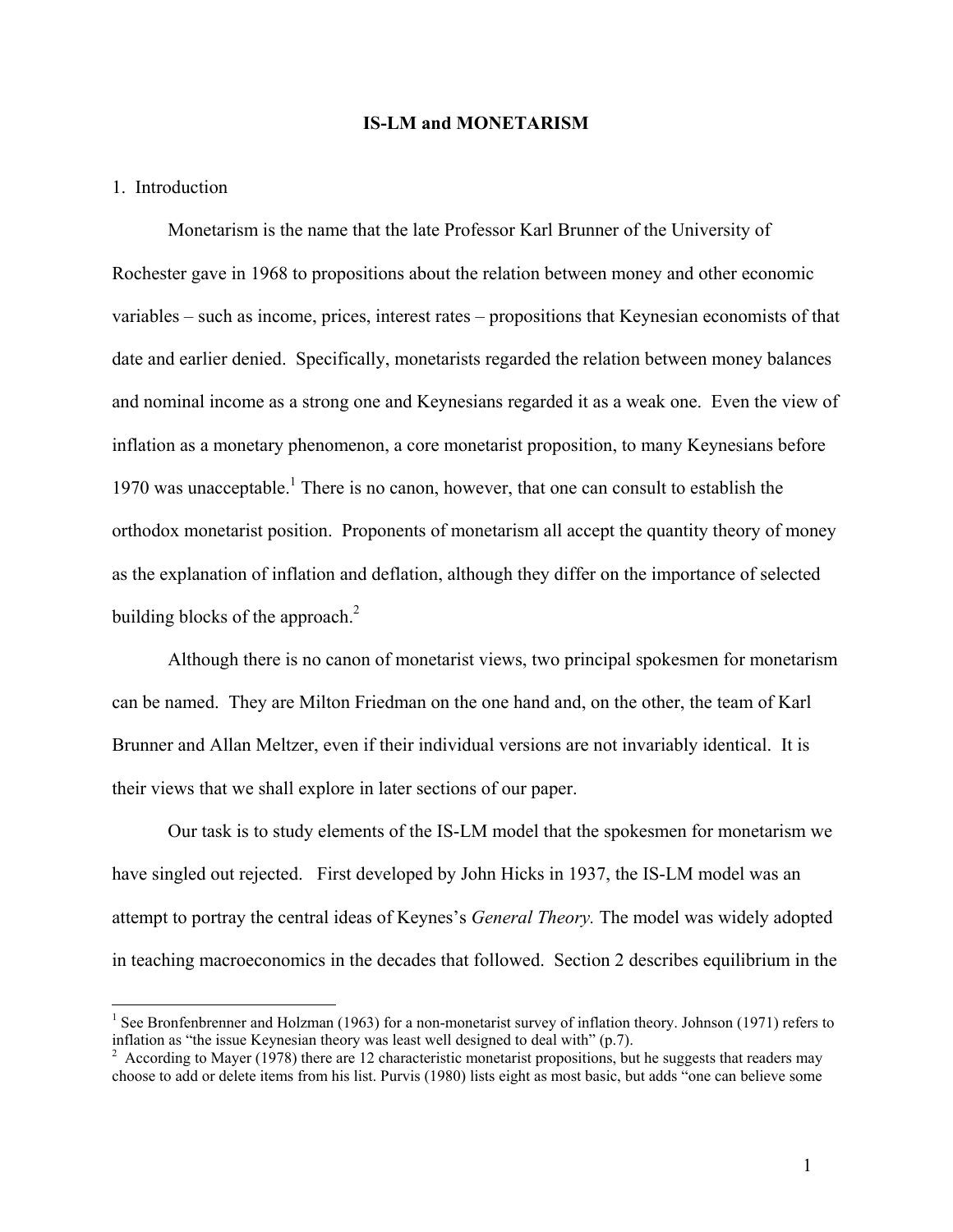investment and savings market and in the money market as defined by the IS-LM model, and the evolution of the model since the 1960s.

Section 3 presents Friedman's alternative analysis of macroeconomics in the years between 1956 and 1970. He contrasted it with the Keynesian version, describing the basic differences between the two. If IS-LM is the distillation of *The General Theory*, it suited Friedman better to confront the source rather than the distillation. His objections to the IS-LM model, however, are implicit since he never directly stated what they were. *The General Theory* simply did not express his own conception of how the macroeconomy functioned. His description of the features of the economy that he regarded as crucial was expressed in a language that was not consistent with the language most economists used to explain an explicit model like IS-LM. So there was no engagement with the IS-LM model when Friedman presented his views. This observation must be qualified in one respect. In an essay responding to the charge that the omission of an interest rate variable in his study of velocity (1959) implied that money was divorced from the real sector, Friedman (1966) introduced Hicks's IS-LM analysis. It is not necessary for our purpose to report his use of different versions of the analysis to defend the view that, inclusion of the interest rate in the demand for money equation is neither a necessary nor a sufficient condition for the divorce of money from the real sector.

 While Friedman did not explicitly state the reasons that he generally chose not to use the IS-LM model to discuss his rejection of Keynesianism, we can summarize one or another aspect of the views that he challenged in his publications. It is interesting, nevertheless, that he lectured on IS-LM in the graduate course in macroeconomics that he taught for the first time in 1967, evidently to acquaint his students with the language that he customarily spurned in his analytic

without believing others" (p. 98). Laidler (1981) discusses four key characteristics of monetarism. Hoover (1988, p.10) identifies two criteria as defining monetarists.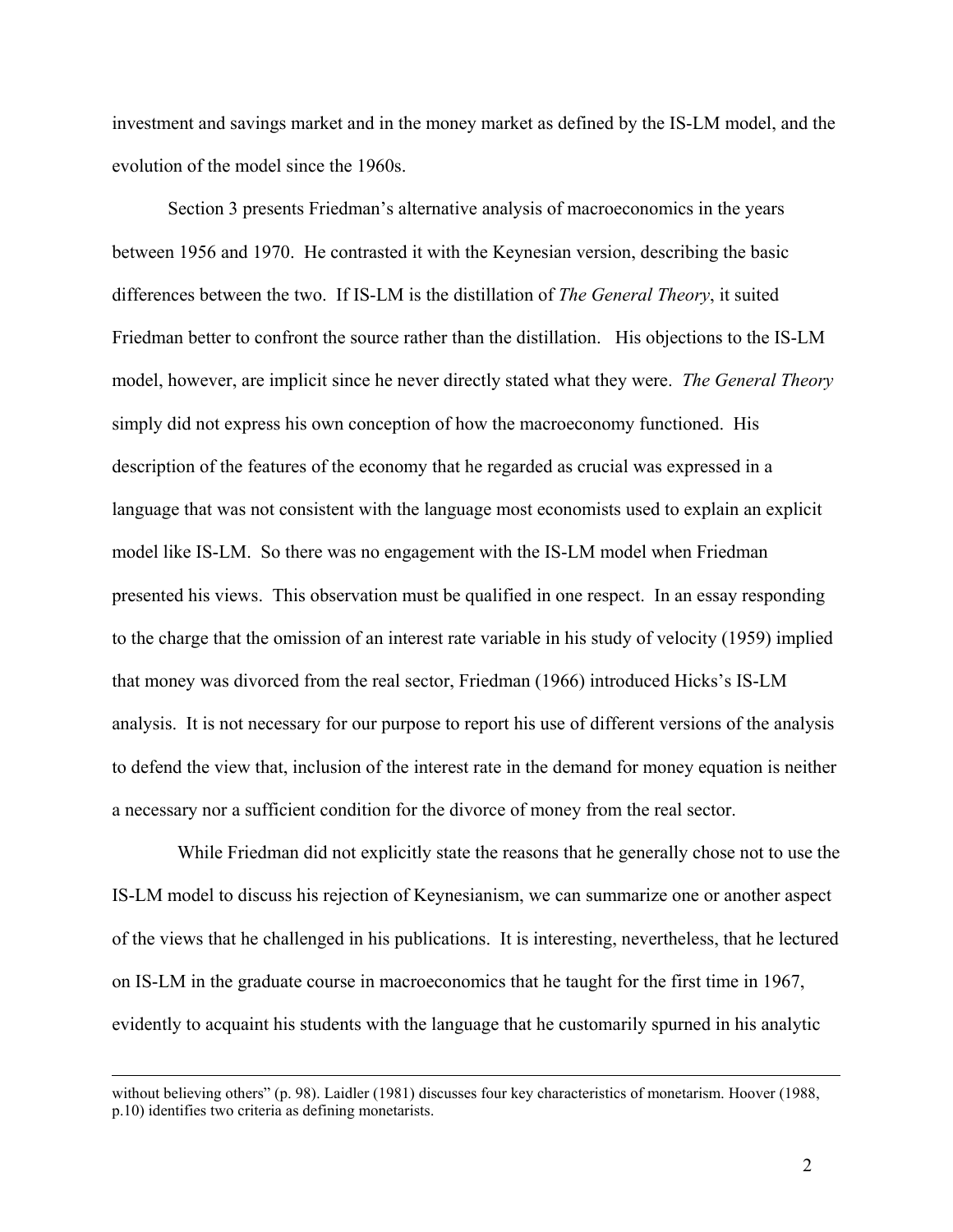work. In 1970, however (published 1974), in an effort to facilitate communication with his critics, Friedman phrased his arguments in terms of IS-LM. The effort proved unsuccessful. Friedman later (2001) concluded, "It was really a waste, I think, trying to reconcile the Keynesian thinking with the monetarist thinking." Friedman did not say outright why expressing his views with the IS-LM formulation did not achieve the reconciliation that he sought. His shorthand explanation was that he was a Marshallian, and his opponents were Walrasians. It is possible, however, to note some concrete differences that we shall detail.

In section 4 we turn to the explicit objections to the IS-LM model that Brunner and Meltzer posed at different stages in their treatment of the subject. We discuss an early version and a later version of their dissatisfaction with the model. They sought to amend the model, unlike Friedman, who in the main disregarded it.

In section 5 we conclude by discussing the evolution of the IS-LM model in the decades since it came into common use in the heyday of the monetarist-Keynesian debate. It has survived and prospered as a pedagogical device for undergraduate economics at the intermediate level. The monetarist debate is moribund but the main tenets of monetarism have been incorporated in the New Keynesian Synthesis model that has succeeded IS-LM as the apparatus used for technical and policy discussions.

## 2. IS-LM from Hicks to Friedman

Hicks (1937) synthesized in a simple general equilibrium model the central argument of the *General Theory* and compared it to the position of the classical economists. The model had two markets: the market for goods and the money market.<sup>3</sup> In the goods market, investment is

<sup>&</sup>lt;sup>3</sup> Hicks (1937) assumes rigid money wages. Also income is derived from a two sector model consisting of consumption and investment goods which in turn are functions of employment in the two sectors.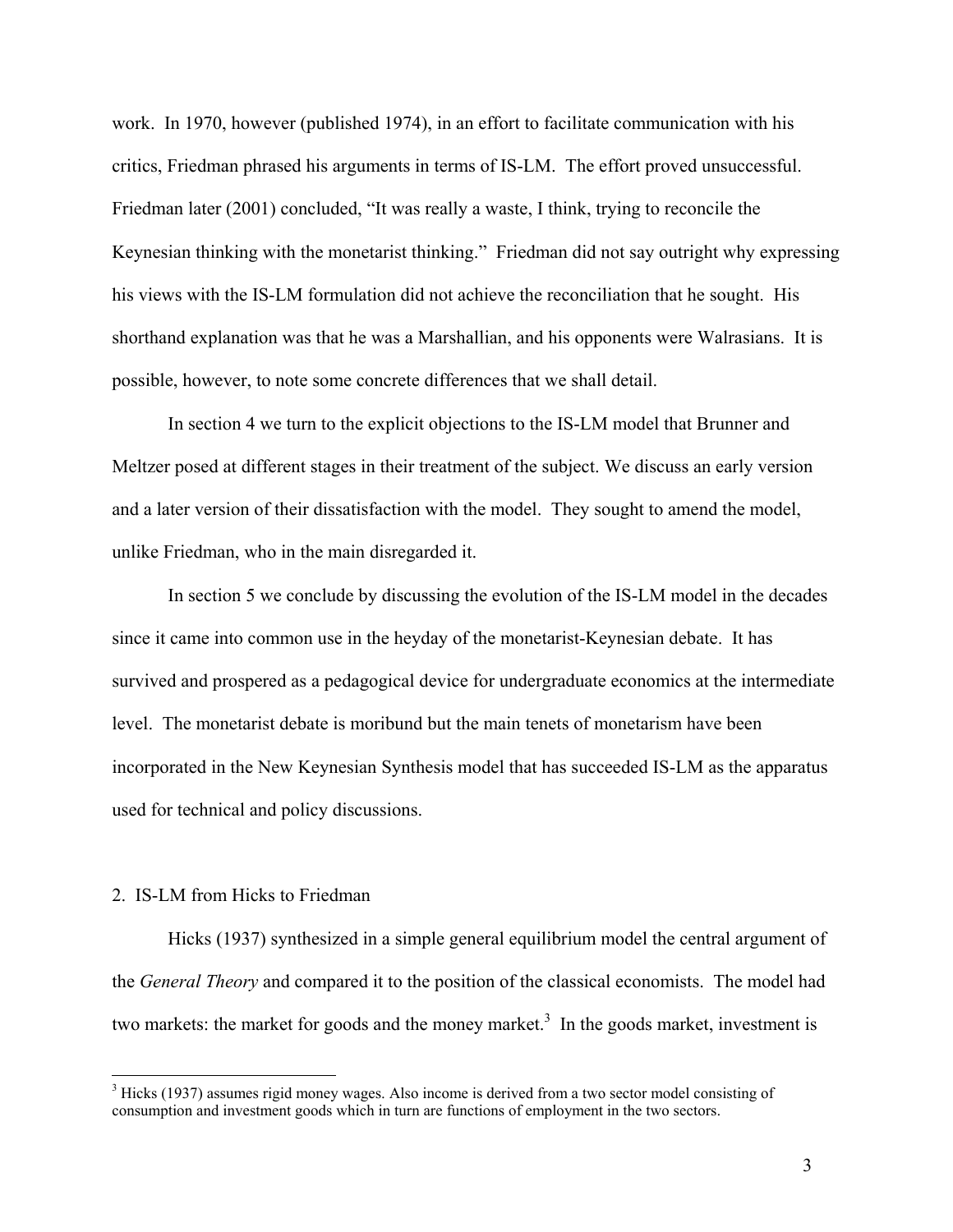assumed to be a negative function of the interest rate -- Keynes's marginal efficiency of capital schedule -- savings a positive function of income -- derived from Keynes's marginal propensity to consume  $-$  and of the interest rate.<sup>4</sup> The equality of investment and savings clears the market. The solution of these three equations produces the IS curve, a negative relationship in interest rates, nominal income space. A rise in the interest rate reduces investment and via the multiplier also income.

In the money market, Hicks distinguishes the Keynesian demand for money or liquidity preference function -- a negative function of the interest rate -- from the classical Cambridge cash balance equation where money is solely a positive function of income. In a more general Keynesian model, money demand depends on both income -- the transaction demand -- and the interest rate -- the speculative demand. Money supply is assumed to be fixed by the central bank. From the equality of money demand and supply, the LM curve is derived as a positive function in interest rates, nominal income space. A rise in income increases money demand, which requires a rise in the interest rate to restore equilibrium.

Hicks then uses his apparatus to delineate the salient differences between the Keynesian and classical positions. In his analysis, he maintains the assumption of wage rigidity in both models so that the key difference between the two models is the money demand function used, and hence the shape of the LM curve. In the pure Keynesian case LM is horizontal -- interest elastic (absolute liquidity preference). In the pure classical case it is vertical -- interest inelastic. Whether monetary policy can stimulate the economy then depends on whether IS intersects LM in the Keynesian (flat) zone of LM to the left of the diagram or the classical (steep) zone to the right.

<sup>&</sup>lt;sup>4</sup> In a more general model, Hicks also includes income in the investment function.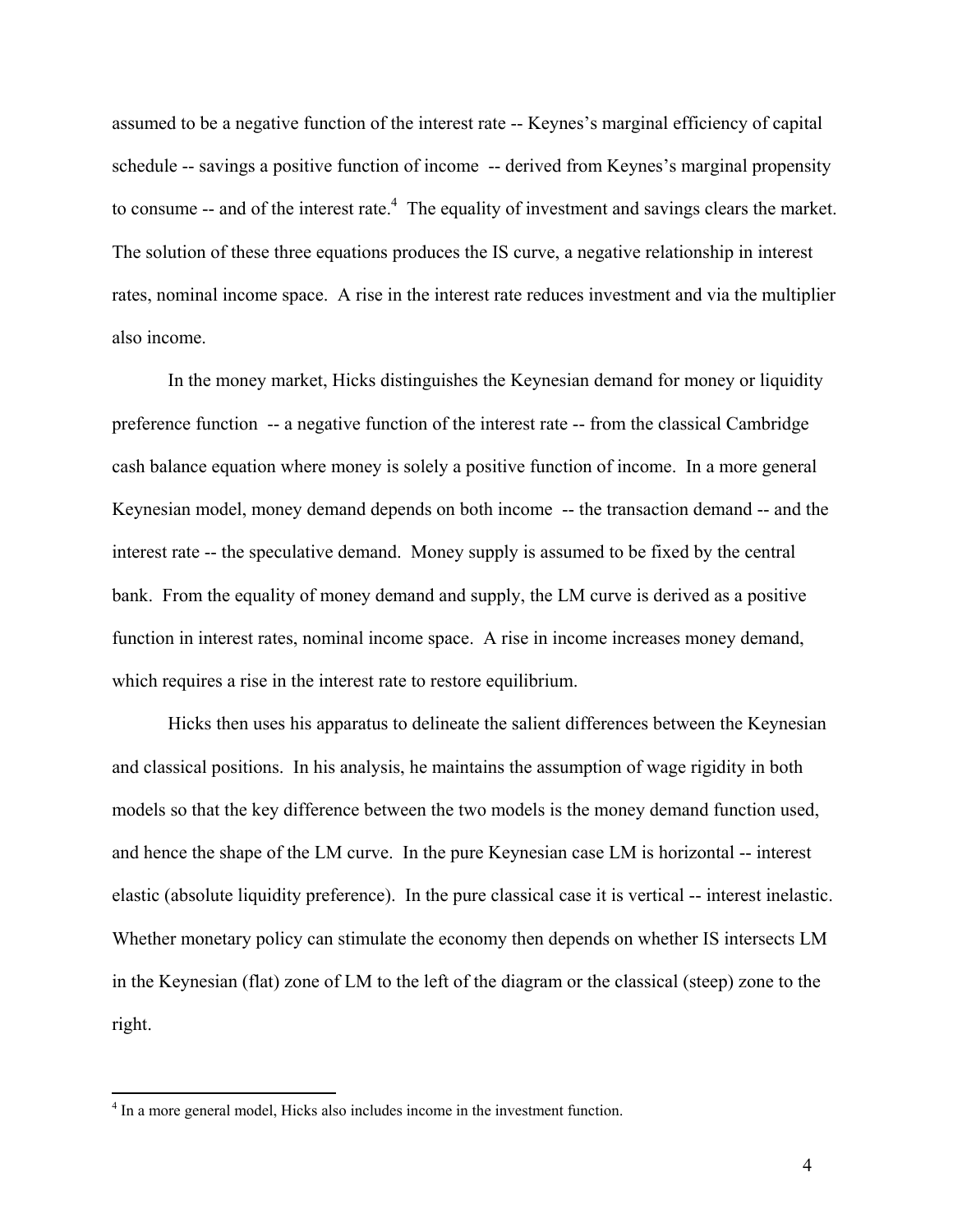Many components of the Hicksian apparatus were developed by his contemporaries (Meade, Harrod, Champernowne, Reddaway) but Hicks is remembered because he embedded it in a simple compelling diagram (Darity and Young (1995), De Vroey (2000)). Although we always think of Hicks when discussing IS-LM, his model is not the direct antecedent of the popular textbook model commonly used since the 1950s. Hick's assumption of wage rigidity in both Keynesian and classical models made it difficult to interpret the classical case (De Vroey 2000). Indeed, the model adopted by the textbooks, that Friedman used in his debate with his critics in the early 1970s, was developed by Modigliani (1944). That model of the labor market explicitly distinguished between the Keynesian and classical cases. In the classical case, labor demand and supply are both functions of the real wage and prices and wages are perfectly flexible, so that full employment and the full employment level of output are determined. In the Keynesian model the assumption of a rigid money wage leads to a perfectly elastic supply curve for labor and movements in labor demand lead to movements in employment and output.

 For Modigliani the key difference between Keynes and the classics was wage rigidity, which leads to a less than full employment equilibrium. He viewed absolute liquidity preference as a curiosity and not the true hallmark of the Keynesian model.

 The Hicks Modigliani model was then popularized by Hansen (1953). The simplest textbook version of the 1950s assumed price rigidity and operated in interest rate, real income space. Other popular textbooks of the era (e.g., Dernberg and MacDougal (1960), Ackley (1961), followed the Hansen lead. A more sophisticated extension of the Modigliani model that provided the framework used by Friedman in his 332 course at the University of Chicago in the late 1960s and later appeared in his debate with the critics in the early 1970s, is developed in Bailey (1962). In that framework, the classical model with fully flexible wages and prices was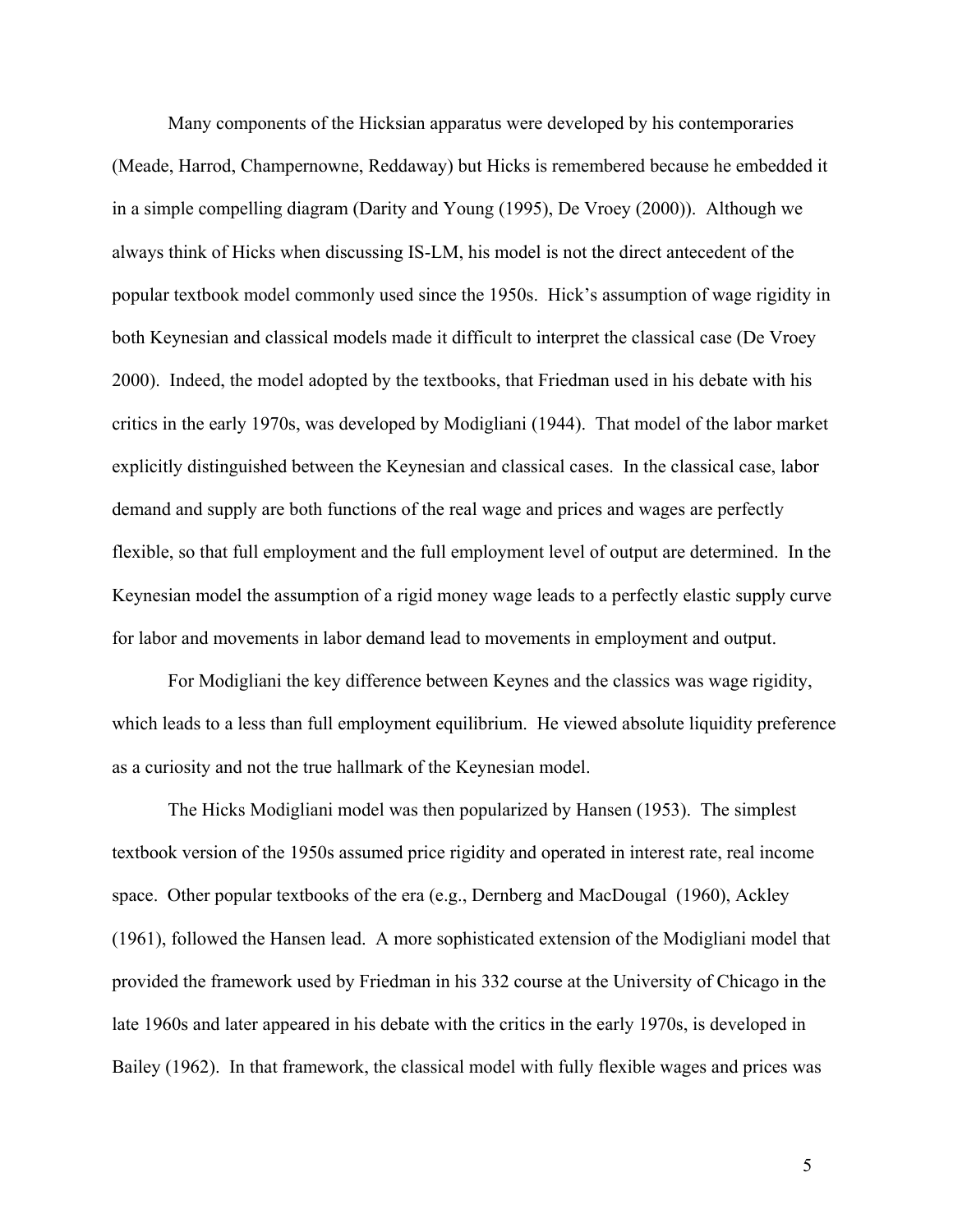elucidated in an IS-LM diagram where the IS and LM curves intersect the full employment level of output shown as a vertical line and derived from Modigliani's labor market equations. Various Keynesian cases (wage rigidity, absolute liquidity preference, interest inelastic investment and savings) then follow as special cases of the mere general model.

# 3. Friedman. Bypasses IS-LM Before 1970

 Instead of directing his criticisms to the shorthand version of the *General Theory* (1936), represented by IS-LM, Friedman directly attacked the thinking on which the book was based. For Friedman, the gist of Keynes was that money did not matter. Keynes believed that any change in the supply of money in the main would be offset by a change in velocity. Thus he regarded the quantity theory equation in its Cambridge cash-balance version,  $M = kPY$ , to be valid as an identity but useless for policy or for predicting short-run fluctuations in income, which Keynes treated as if there were no difference between nominal and real income.

 Each of the Keynesian ideas and Friedman's alternative are presented in the works he published at various dates before 1970, the year he first defined his approach in terms of the IS-LM model. Friedman in turn became the target of criticism by defenders of Keynes. We also review the disputes.

A. The Liquidity Trap versus A Stable Demand Function for Money ("The Quantity Theory of Money: A Restatement" (1956)). The essay presented the quantity theory as a theory of the demand for money. To households money is one kind of asset, one way of holding wealth. To firms, money is a capital good that combined with other sources of productive services yields the products that firms sell. Friedman interprets the theory of the demand for money as a special topic in the theory of capital.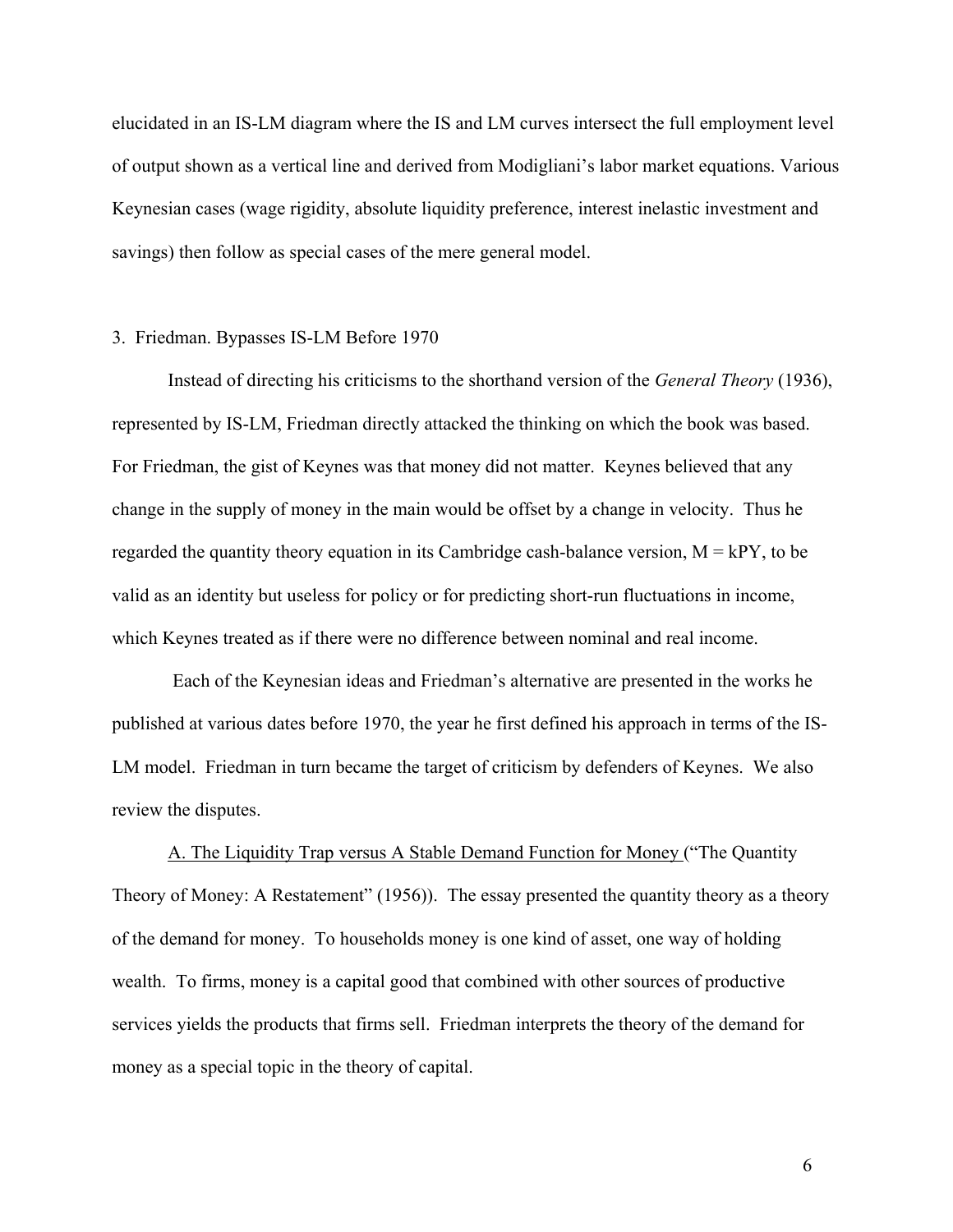The demand for money by households, like their demand for other consumption services, is dependent on total human and nonhuman wealth (the budget restraint), the expected price of and return on money and alternative forms of wealth, as well as intertemporal rates of substitution, tastes and preferences of household wealth holders. Friedman distinguishes between real and nominal magnitudes and casts the demand for money by households as a demand for real balances -- a function of real variables independent of nominal money values.

A firm's demand to hold more or less money, like their demand for other productive services, depends on the cost of the productive services money yields, the cost of substitute productive services and the value of the product the productive service yields. Like the household the firm's demand for money is a demand for real balances, responsive to rates of return on bonds, equities, and on other assets as well as the rate of change of the price level.

From Friedman's viewpoint, the Keynesian distinction between "active balances and "idle balances" and "transaction balances" and "speculative balances" is irrelevant. Each unit of money renders a variety of services that the household or firm equates at the margin.

According to Friedman, three issues account for the difference of opinion between someone who is and someone who is not a quantity theorist. The first issue is that a quantity theorist accepts the empirical hypothesis that the demand for money is highly stable, more so than the consumption function that Keynes offered as an alternative. The quantity theorist assigns a key role to the demand for money in determining such variables as the level of nominal income or of prices. Rejection of the quantity theory has been based on the assertion that the demand for money is unstable and that it is not possible to specify a limited number of variables on which it depends.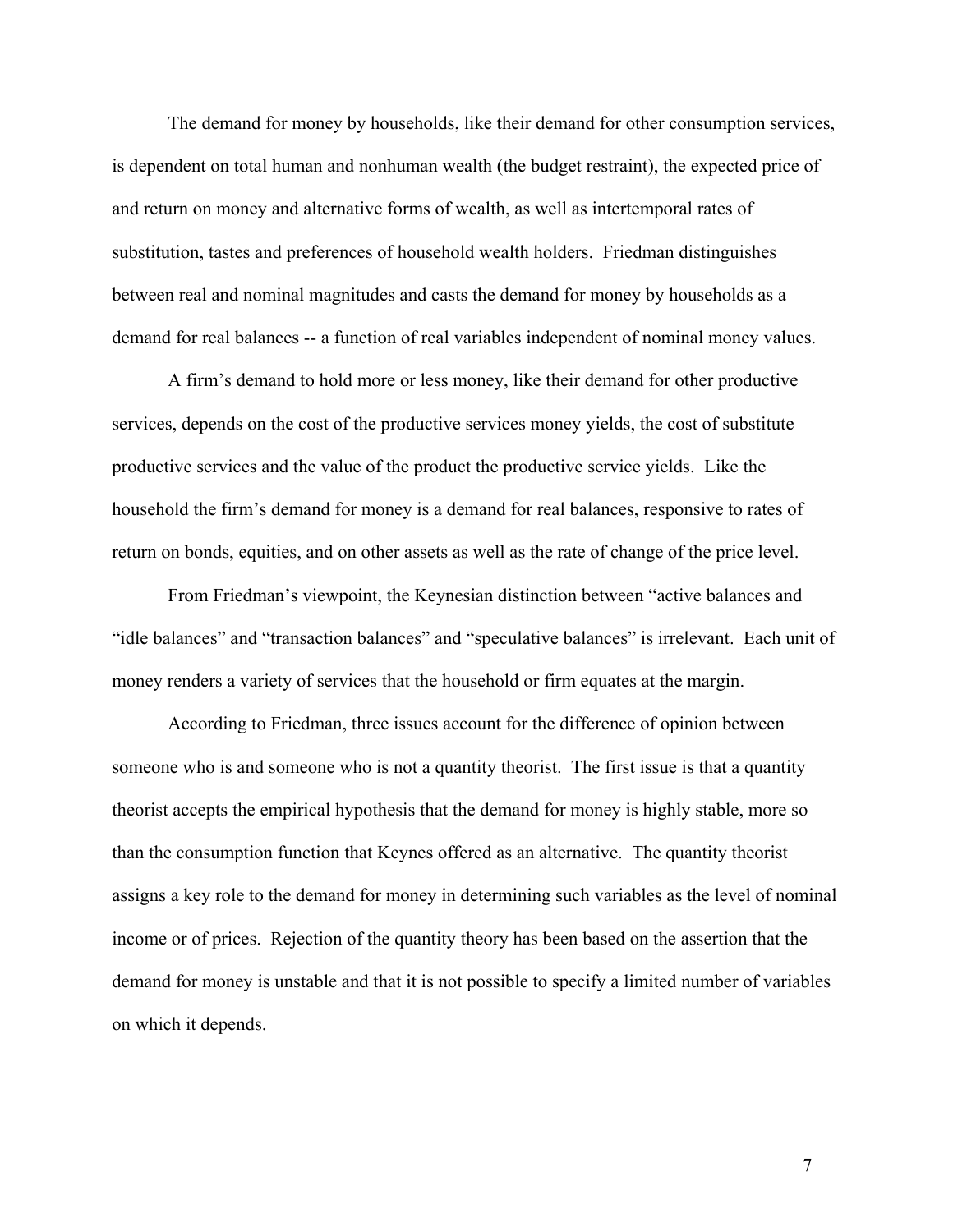A second issue is that the quantity theorist regards the supply of money as affected by factors other than those affecting the demand for money.

A third issue is that Keynes asserts that under conditions of underemployment, when interest rates are positive but low, a liquidity trap exists such that the demand for money becomes infinitely elastic. Changes in the real supply of money then have no effect at all.

 Of all the commentators on Friedman's restatement of the quantity theory Don Patinkin (1969, 1970) offered the most critical appraisal. He did so not on grounds that its substance was flawed, but for three incidental shortcomings. One, it was an improper representation of the traditional quantity theory. Two, it was a misinterpretation of doctrinal history, of the shift from the transaction approach to the income version, to the cash-balance version of the quantity theory and the Keynesian income-expenditure approach. Finally, in Patinkin's view, Friedman should have acknowledged that his analysis was far closer in its conceptual framework to Keynes's liquidity preference theory than to that of the quantity theory. Friedman denies each of Patinkin's strictures, particularly the one that terms Friedman's formulation of the demand for money a riff on Keynes's liquidity preference theory.

B. Testing the Keynesian Multiplier versus the Velocity of Money ("The Relative Stability of Monetary Velocity and the Investment Multiplier in the United States, 1897-1958" (with David J. Meiselman) (1963)). This study predicts consumption expenditures in the US for the 6 decades since 1897, using annual data, and for a shorter period, using quarterly data. Two equations represent the competing hypotheses, one with the stock of money as the independent variable, the other with Keynes's definition of investment, i.e., autonomous expenditures. Three comparisons were reported, one in real terms, one in nominal terms (a price variable was added to each of the equations), and a multiple regression with both autonomous expenditures and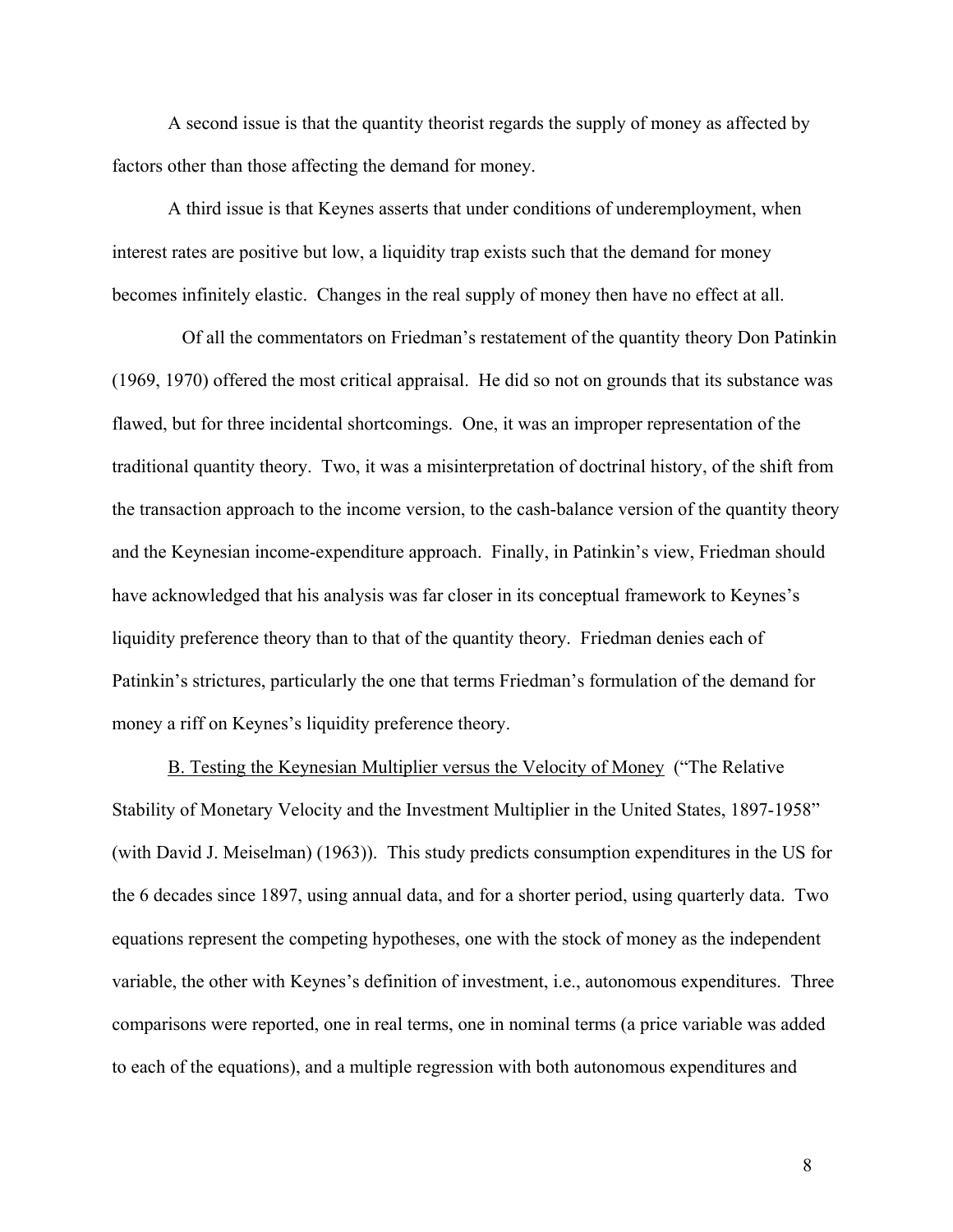stock of money as independent variables in the same equation. The relative accuracy of forecasts of consumption predicted by the two competing hypotheses was the issue. The correlation coefficient for the full period for the money equation was 0.98, and for the autonomous expenditure equation, 0.76. Results for subperiods were similar. The multiple regressions with both autonomous expenditures and money as independent variables in the same equation that showed a partial correlation of consumption with autonomous expenditures were interpreted as reflecting a correlation between money and autonomous expenditures. Friedman and Meiselman conclude that the simple version of the income-expenditure theory is "almost completely useless as a description of stable empirical relationships" (p. 187).

Early on three articles appeared attacking the work: Ando and Modigliani (1965); DePrano and Mayer (1965); Hester (1964). Ando and Modigliani dismiss the tests as meaningless for either the prediction or control of income. Their reason is that the independent variables are not shown to be exogenous to the system, and that the competing means of stabilization are parts of the single Keynesian general equilibrium system. They maintain that tests they perform substituting for actual money data a measure of money that is the maximum that can be created given the supply of reserves excluding borrowed reserves confirm the Keynesian position that the interaction of monetary and real forces determines income, and that after eliminating trend the contribution of money supply to income fluctuation was at most slightly over one-third. DePrano and Mayer find specification errors in the models, and conclude that both autonomous expenditures and money are of roughly equal importance. Hester labels Friedman and Meiselman's finding false because their definition of income excludes taxfinanced government expenditure; their use of net rather than gross private domestic expenditure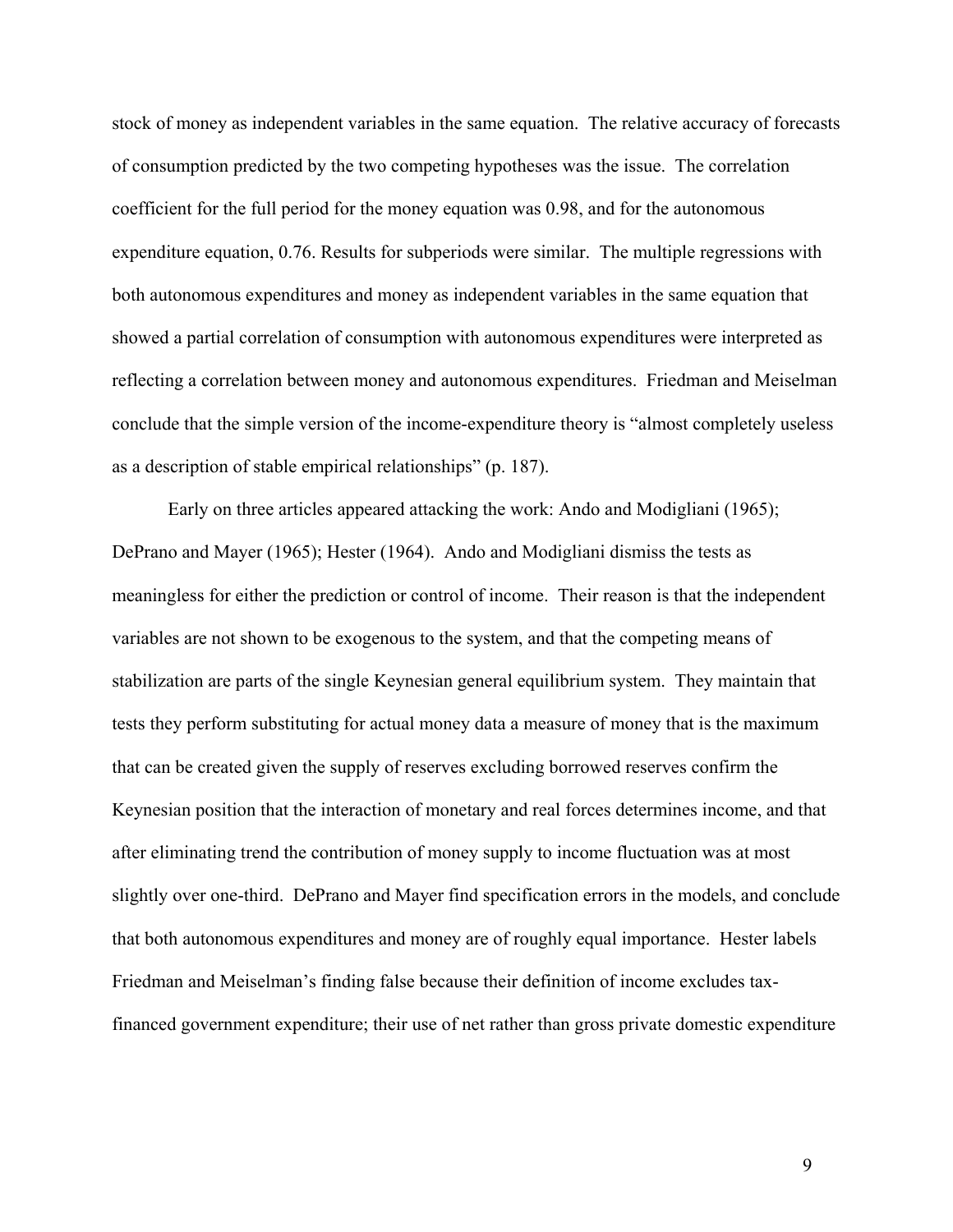biases the correlation coefficient for autonomous expenditure toward zero; and in the period from 1930 to 1958, the autonomous expenditure theory outperformed the quantity theory.

Friedman and Meiselman in answer to their critics note that focusing on overarching theories and theoretical models is not the way to discriminate between empirically verifiable and unverifiable hypotheses. They decry the absence of an unambiguous criterion of the most useful empirical counterpart for autonomous expenditure as there is about the counterpart for money. Because the critics omit some components of income for the income-expenditure calculations their results are incorrect, according to Friedman and Meiselman.

C. Keynesian Investment versus Money Stock in Business Cycle Fluctuations ("Money and Business Cycles" (with Anna J. Schwartz)(1963)). This conference paper is divided into two parts. The first part reports factual evidence on the behavior of money during NBER business cycles from 1867 to 1961. We do not summarize that evidence at this juncture. It is reported below in the comments of the critics on individual findings about the behavior of money.

The first part ends with a statement concerning the Keynesian position, which regards the rate of cyclical expansion or contraction as fairly rigidly determined by the rise or fall in investment or autonomous expenditure, with this link far more crucial than any link with the contemporary behavior of the money stock. The statement is followed by an assessment of the relative roles of money and investment by correlating (1) the variability of annual changes in money with the variability in annual changes in consumption, and (2) the variability of annual changes in investment with the variability of annual changes in consumption. The synchronous correlation coefficients are consistently higher, both for the period as a whole and for the period since 1899 (when income figures require less interpolation) for money-consumption variability than they are for investment-consumption variability. These results are the same as for the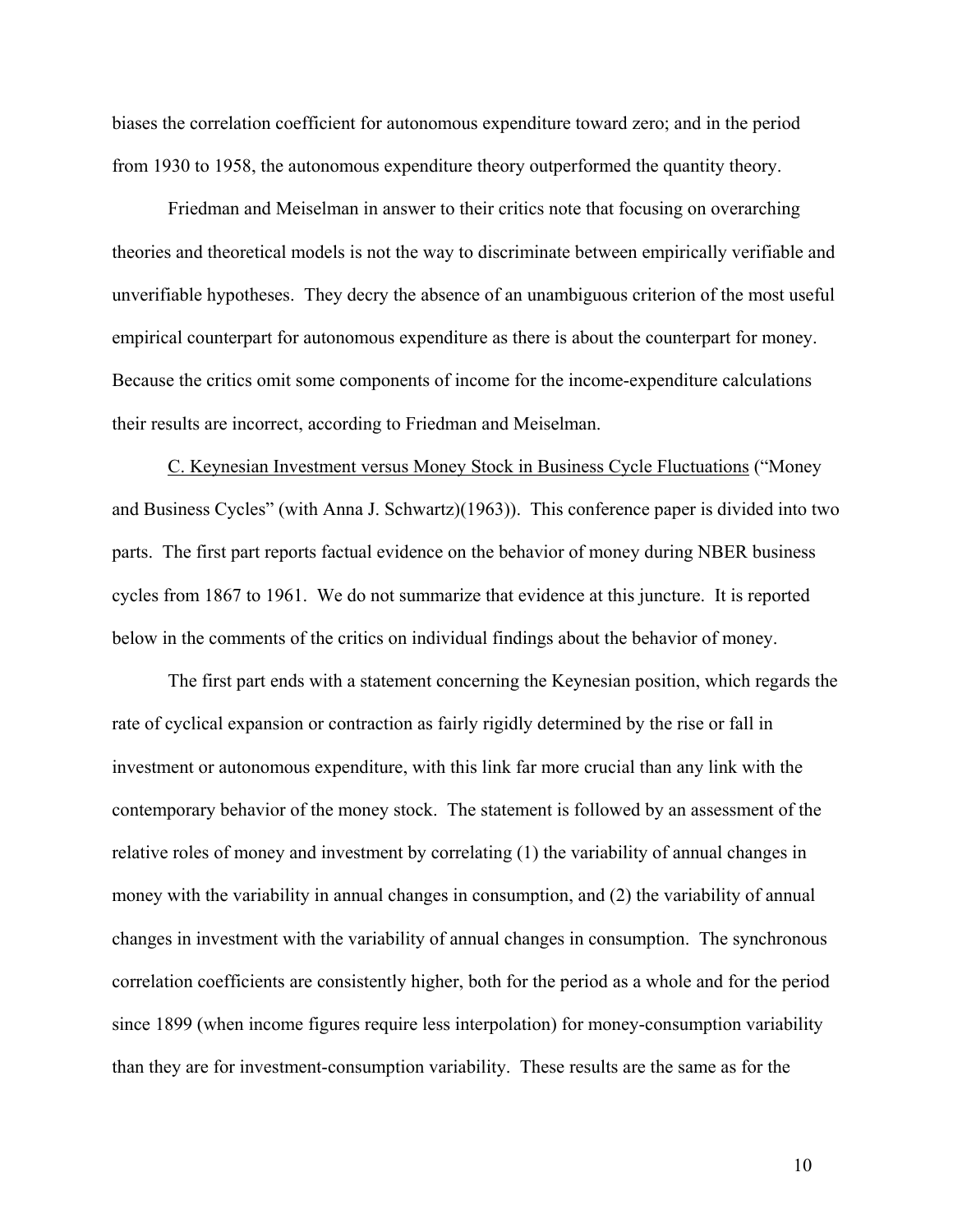Friedman-Meiselman study, though, derived by a different methodology, from first differences of logarithms and moving standard deviations of the first differences. For a given stock of money, these results suggest that there is no systematic relationship at all between autonomous expenditures and consumption.

The second part of the conference paper presents interpretations of the factual evidence. The factual evidence shows that the stock of money displays a consistent cyclical behavior, which is closely related to the cyclical behavior of the economy, but is not decisive about the direction of influence. One relevant factor cited in the paper is that, despite substantial changes in arrangements determining the quantity of money over the period, the changes have not altered the relation between business changes and monetary changes. More convincing evidence that money plays an important independent part cited next is the historical record of major economic fluctuations, including deep depressions, substantial inflations, and a few long-continued movements in one direction. These events justify two generalizations: (1) Disturbances in the rate of growth of the money stock in every case are accompanied by changes in money income and prices in the same direction and of appreciable magnitude, and there are no comparable disturbances in the rate of growth of the money stock unaccompanied by changes in money income and prices. (2) The changes in the stock of money can generally be attributed to specific historical circumstances that are not attributable to contemporary changes in money income and prices. The consistent relation between money and income must reflect an influence running from money to business. The demonstration that the major changes in the stock of money have been attributable to a variety of sources connected directly neither with contemporary nor earlier business developments contradicts an explanation of the one-to-one relation between monetary change and major economic change as a relation running from economic change to money.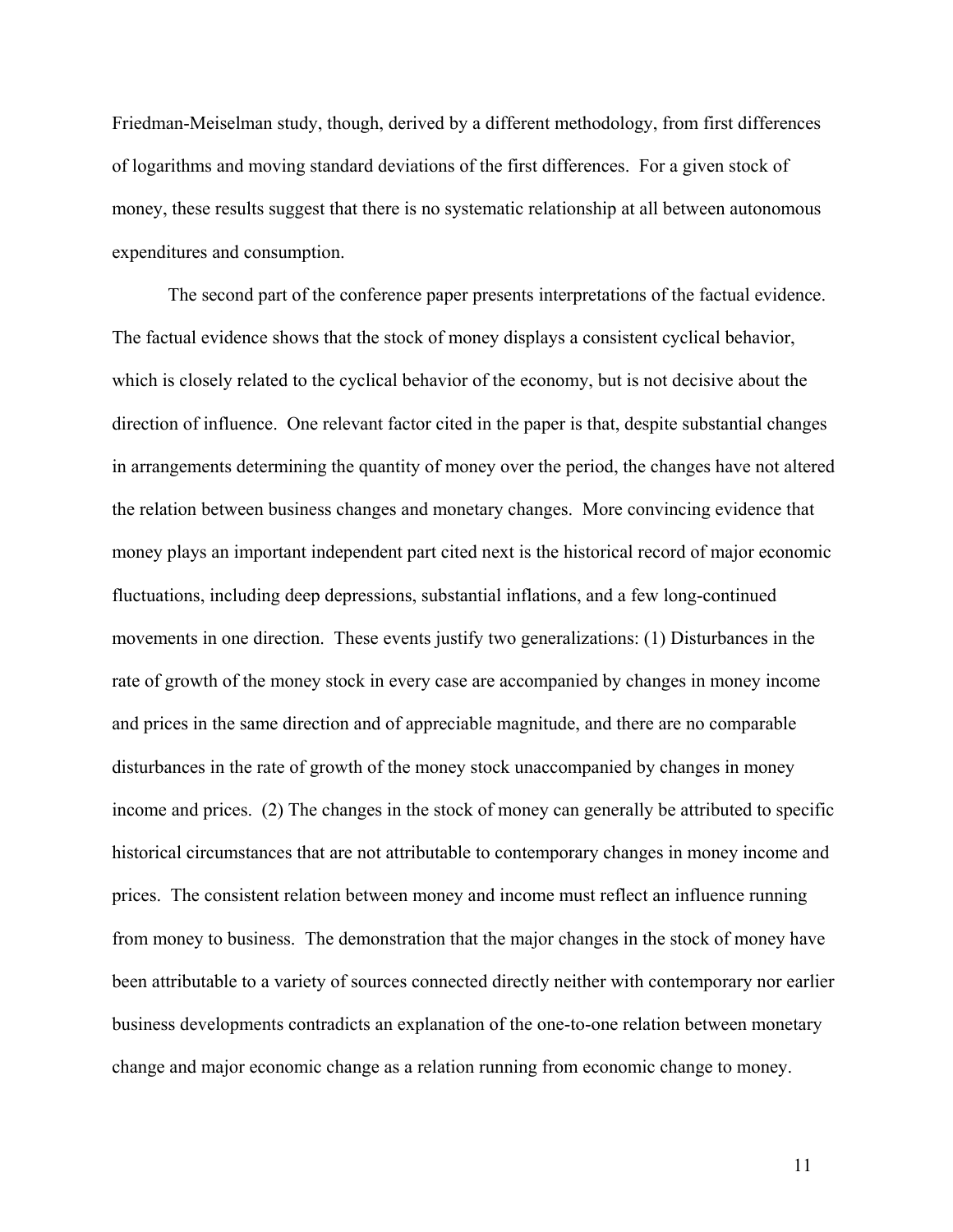Hence appreciable changes in the rate of growth of the money stock are a necessary and sufficient condition for appreciable changes in the rate of growth of money income. This is true, it is argued, both for long secular changes and for changes over business cycles. Secular changes in money income produced by a changed secular rate of growth of the money stock are reflected mainly in different price behavior rather than different rates of growth of output. Shorter period changes in the rate of growth of the money stock can exert a considerable influence on the rate of growth of output as well. This is the case for monetary fluctuations as the source of major movements in economic fluctuations.

The case for a monetary explanation of minor economic fluctuations is not nearly so strong, the paper concedes. The view that monetary change is important does not preclude the existence of other factors that affect the course of business or that account for the rhythmical character of business fluctuations. What is needed to explain minor movements is a specification of the distribution of the random disturbances impinging on the economy and a specification of the systematic disturbances that can be introduced into it as well as the reaction mechanism of the economy. That explanation is not yet at hand.

The paper includes a theory that accounts for the observed tendency of cyclical fluctuations in income to be wider in amplitude than cyclical fluctuations in money. The theory yielded an independent statistical estimate of the ratio of the percentage change in income to the associated percentage change in the stock of money of 1.84. The directly observed ratio was 2.0.

The paper concludes with a sketch of the transmission mechanism that could explain how monetary changes produce cyclical fluctuations in income. The mechanism emphasizes adjustment of stocks to flows with money playing a key role as a component of the stock of assets. Balance sheet adjustments are important. Money's effects are transmitted through a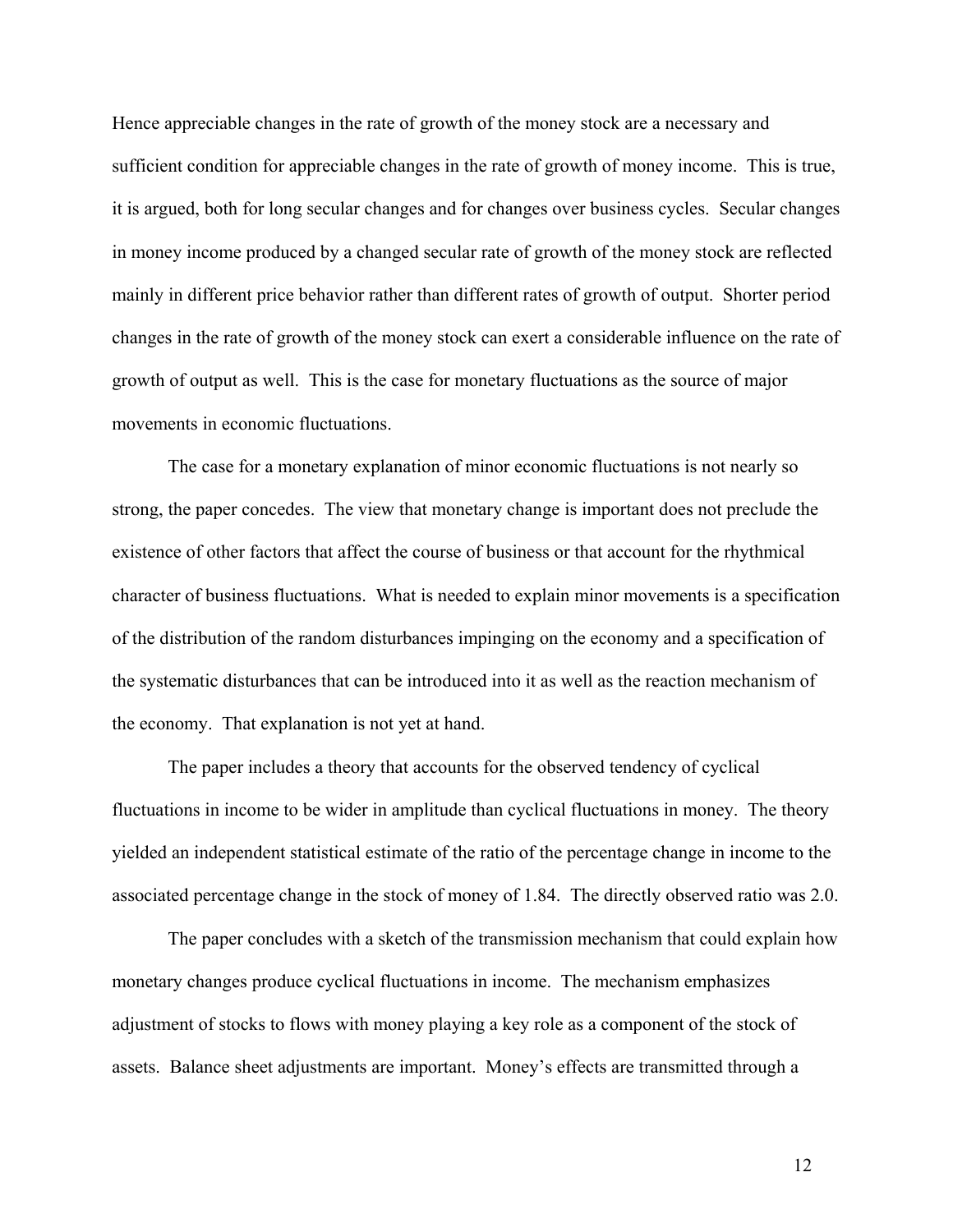wider channel than the interest rate on financial assets. It includes prices of sources of services of durable and semi-durable consumer and producers goods as well as the prices of the goods that yield a flow of services

Two discussants of the paper were critical. Hyman Minsky argued that the paper failed to make a convincing case that monetary changes fully explain observed business cycles. He would agree only with a proposition that there should be fuller integration of monetary phenomena into the basically income-expenditure models. For Arthur Okun the estimate of the money multiplier effect on national income of an increase in money was unbelievable, given the much smaller estimated combined multiplier-accelerator effects on national income of fiscal action comparable in size to the monetary increase. He faulted the paper for the larger estimate of the leverage of money as the consequence of associating the demand for money with permanent income that varies from year to year by an estimated one-third as much as aggregate measured income; then assuming that demand for and supply of money are equilibrated by changes in measured income, a change in the money supply must induce magnified income changes. Okun also challenged the view of money as a luxury good with a long-run income elasticity of the demand estimated as 1.8. (In a later study of trends by Friedman and Schwartz (1982), this estimate of the long-run income elasticity of the demand for real money balances was lowered to allow for growth of financial sophistication in the US before 1903.) With respect to the transmission mechanism the paper described, Okun expressed surprise that it was similar to the one he visualized.

The third discussant, Clark Warburton, gave generally favorable comments.

Complementing and amplifying the cyclical evidence was historical evidence that Friedman and Schwartz provided in *A Monetary History of the United States, 1867-1960.*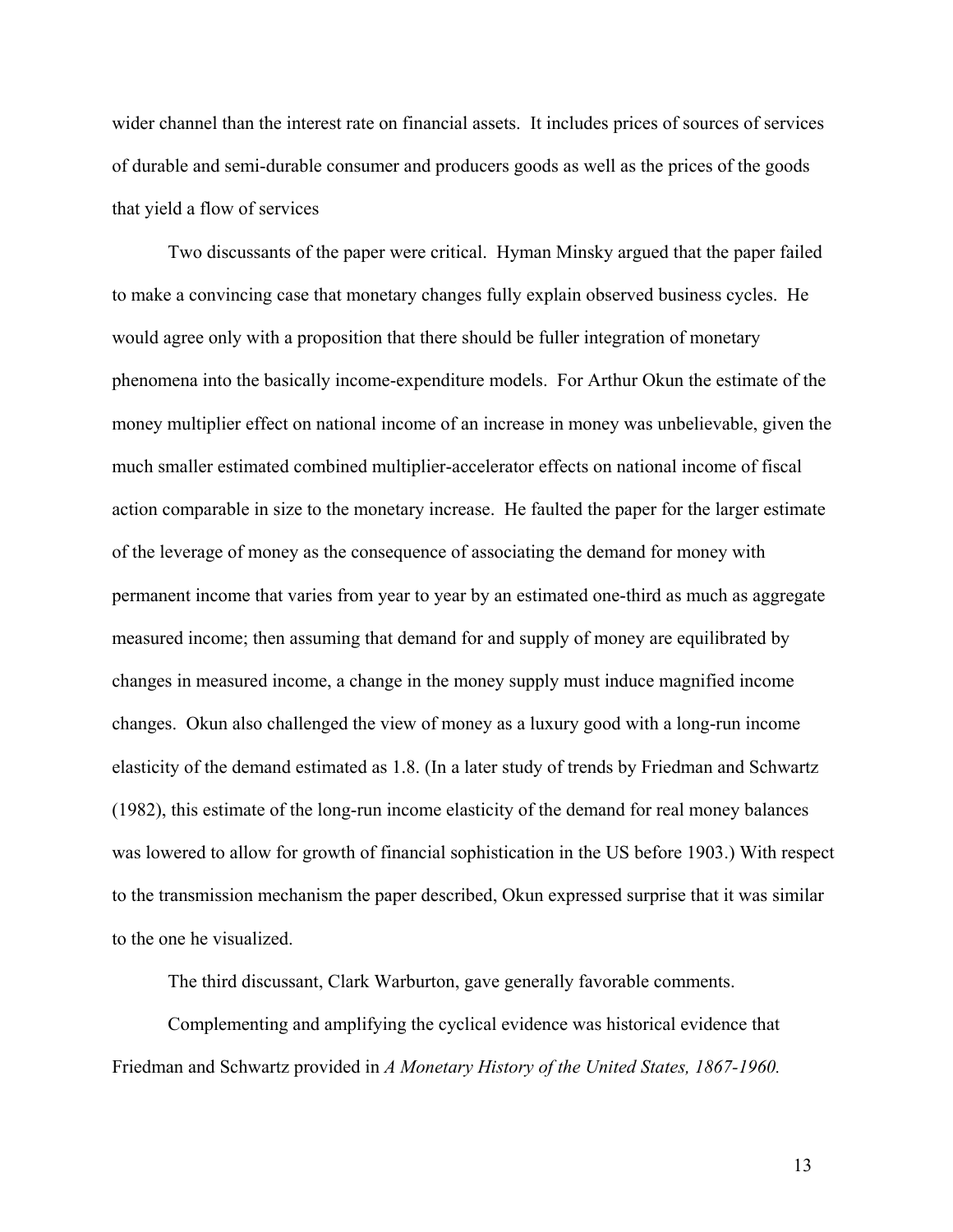Written within the framework of the quantity theory although without an explicit model, the history documented a close relationship between money and nominal income and the price level. It also documented the short-run relationship between changes in money and changes in real income, revealed most dramatically in episodes of deep recessions, especially the Great Depression of 1929-33. In addition, institutional evidence identified independent sources of monetary changes such as wartime fiat money issues and gold discoveries. See Lucas 1994; Miron 1994; Summers 1991.

 D. Keynesian Fiscal vs Friedman Monetary Policy ("Monetary vs Fiscal Policy: A Dialogue, Milton Friedman/ Walter W. Heller" (1969)). Heller argued that the issue was not which policy made a more significant contribution to economic stabilization, since Keynesian economics assigned an important role to both. The issues were two-fold, whether only money matters, disregarding interest rates and credit availability, and whether the Fed should have discretion or be bound by a rule. On fiscal policy, the issues again were two-fold, how much budget cuts or tax changes contributed to stabilization, and whether there should be rigid rules or discretion to modify procedures for cutting or boosting taxes. Money was resurrected by the Accord of 1951, but was threatened by Friedman's money-supply peg. Heller addressed eight questions for Friedman to answer before money was given dominance over fiscal policy. He pleaded for joint efforts to develop a more complete model to ascertain why the economy worked far better than it did before active fiscal monetary policy came into play. Heller then argued for the potency and effectiveness of fiscal policy and for continued and expanded use of discretionary policy.

Friedman's response to Heller was that money matters a great deal for nominal income and prices in the long run and has an important effect on fluctuations in nominal and real income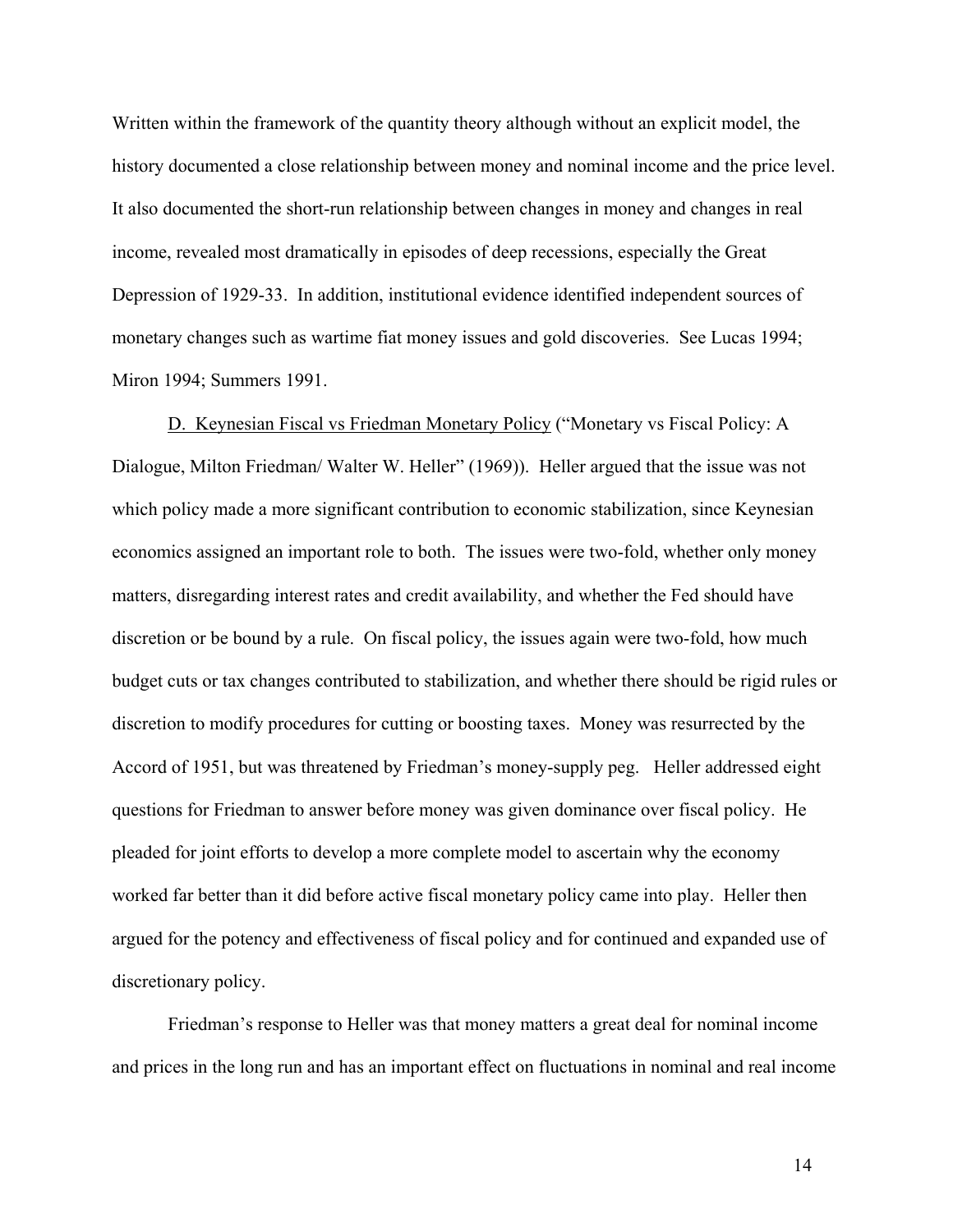in the short run. Money does not matter, however, over the long run for real magnitudes. The real wealth of a society depends on its institutional structure, the abilities, initiatives, driving force of its people, on investment potentialities, on technology. How many dollars the output will be valued at is the issue for which money matters. Both fiscal and monetary policy have been oversold because fine tuning of both has been oversold. Friedman contended that we have the ability to avoid extreme fluctuations and to correct past mistakes, but we do not know enough to fine tune to eliminate minor fluctuations. We know there is a close relation on average between monetary changes and nominal income changes, but the relation is not precise enough to predict from changes in money in one quarter what's going to happen one or two quarters later. That is the reason Friedman favored a rule.

With respect to fiscal policy, according to Friedman, the state of the government budget matters for many things, but by itself it has no significant effect on the course of nominal income, on inflation or deflation, or on cyclical fluctuations. The influence of fiscal policy needs to be separated from the influence of monetary policy since changes in both occur at the same time. Friedman formulated two questions: What happens if monetary policy is held constant and fiscal policy is changed? What happens if fiscal policy is held constant and monetary policy is changed?

He answered the questions by noting that fiscal policy can change without a change in monetary policy. For example, a tax cut can be financed by government borrowing from the market; in which case interest rates but not money supply will be affected. Alternatively, a tax cut can be financed by printing money to cover the deficit. The essence of the claim for the potency of fiscal policy, Friedman argued, is that it doesn't matter how a tax cut is financed.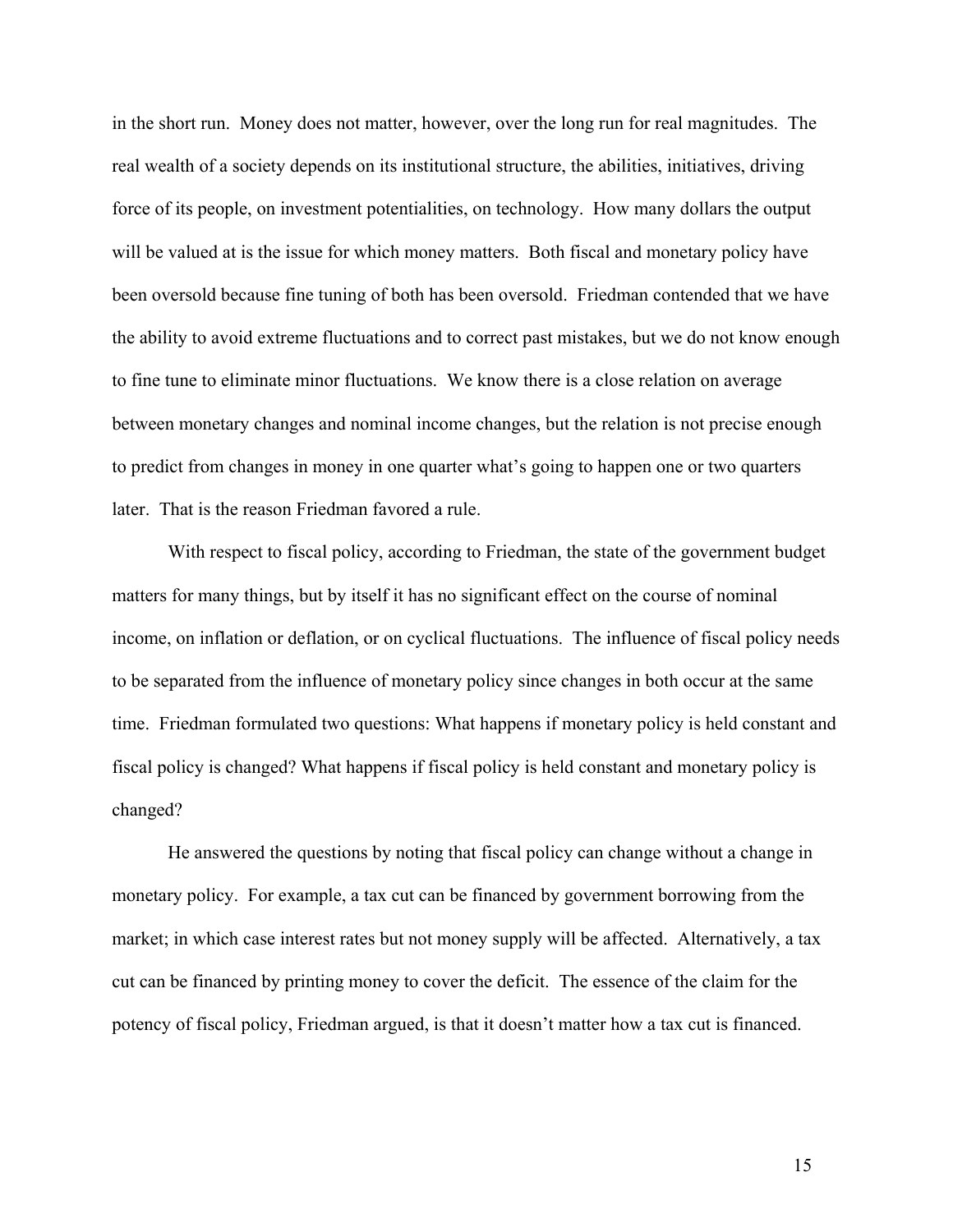Fiscal policy could be potent if indirect effects were strong, but no statistical empirical evidence supported Heller's assertion that the 1964 tax cut by itself was expansionary. That assertion ignores what monetary policy was doing at the same time. The same observation applies to the assertion that the 1966 surtax was contractionary.

According to Friedman, statistical evidence is available on the relative potency of fiscal and monetary policy. He cited his study of monetary and fiscal magnitudes during three war periods. It demonstrates that it was monetary, not fiscal, magnitudes that explain wartime price behavior. In Friedman and Meiselman's study, monetary effects on income outperformed autonomous expenditure, the Keynesian driving variable, in their effects on income. The St. Louis study by Andersen and Jordan (1968) confirmed that the response of economic activity from 1952 to 1968 was larger, more predictable, and faster for money than for fiscal variables.

Friedman challenged proponents of the importance of fiscal effects for inflation and the price level to offer evidence to support their assertions.

 Heller replied that Keynesians use complete models of the economy rather than oneequation systems to formulate more interesting questions than the simple one of whether fiscal or monetary policy is paramount. His view was that one cannot test and measure the effects of policy on the economy without a correctly specified model. The models show that fiscal policy matters a great deal.

In Friedman's rebuttal, he denied the Keynesian position that tax increases or expenditure decreases were equivalent and that they are an effective stabilization device. Since he regarded the US federal government budget as excessive, he favored expenditure decreases, rather than tax increases. Friedmam concluded by answering some of the eight questions about money that Heller posed in his opening statement.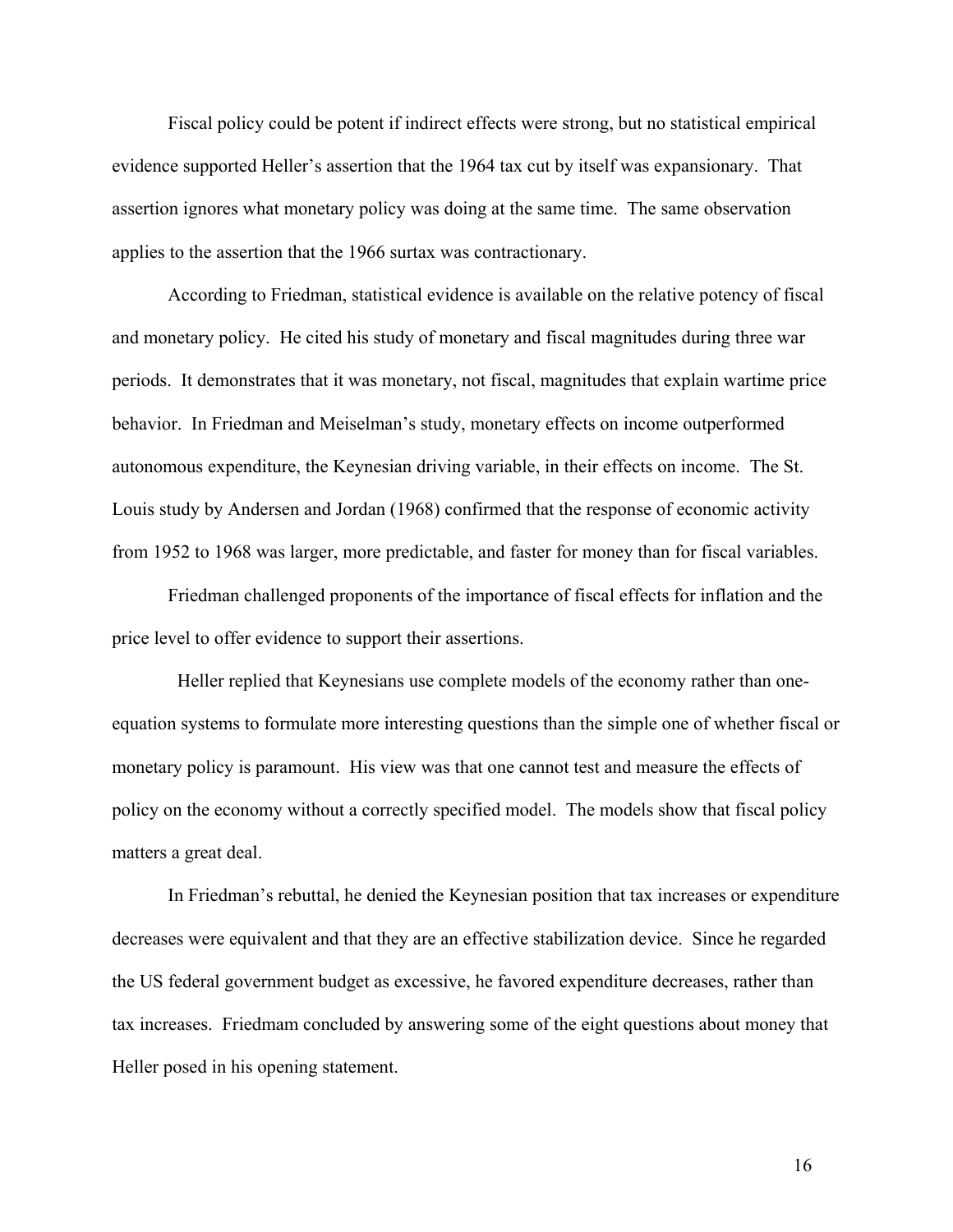In the foregoing studies the debate between Keynesians and monetarists was joined. Although the discussion touched on different relationships embodied in the IS-LM model and the roles of monetary and fiscal policy, they were not spelled out in terms of a general equilibrium model. One reason that Friedman preferred single equations rather than testing general equilibrium models was his long-standing position that he was a Marshallian. That meant focusing on particular problems of economic analysis, using theory as "an engine for the discovery of concrete truth." In this approach, hypotheses need to be tested by the accuracy of their predictions. Friedman explicitly rejected the alternative Walrasian paradigm of "general equilibrium" that emphasizes the realism of its assumptions and is characterized by "abstractness, generality, and mathematical elegance" (Hirsch and DeMarchi 1990; Hammond 1996).

Friedman had tried to establish the validity of his work in monetary economics by presenting statistical findings, historical evidence, and econometric results, but his efforts had not succeeded. His opponents did not confront him with conflicting empirical evidence. Instead, his critics, who were not exclusively Keynesians, charged that monetarists relied on a black box instead of providing a credible explanation of how monetary policy was transmitted to the real economy. They said that there was no underlying theoretical model of the economic structure corresponding to Friedman's empirical findings. A persistent complaint was that Friedman had not demonstrated the exogeneity of money.<sup>5</sup> In general, the critics found that identification problems marred Friedman's formulations. Moreover, statistical correlation was all that accounted for the importance he claimed for money.

<sup>&</sup>lt;sup>5</sup> Friedman's argument that a variable could be exogenous in some contexts and endogenous in others, depending on the issue, was not addressed by his opponents.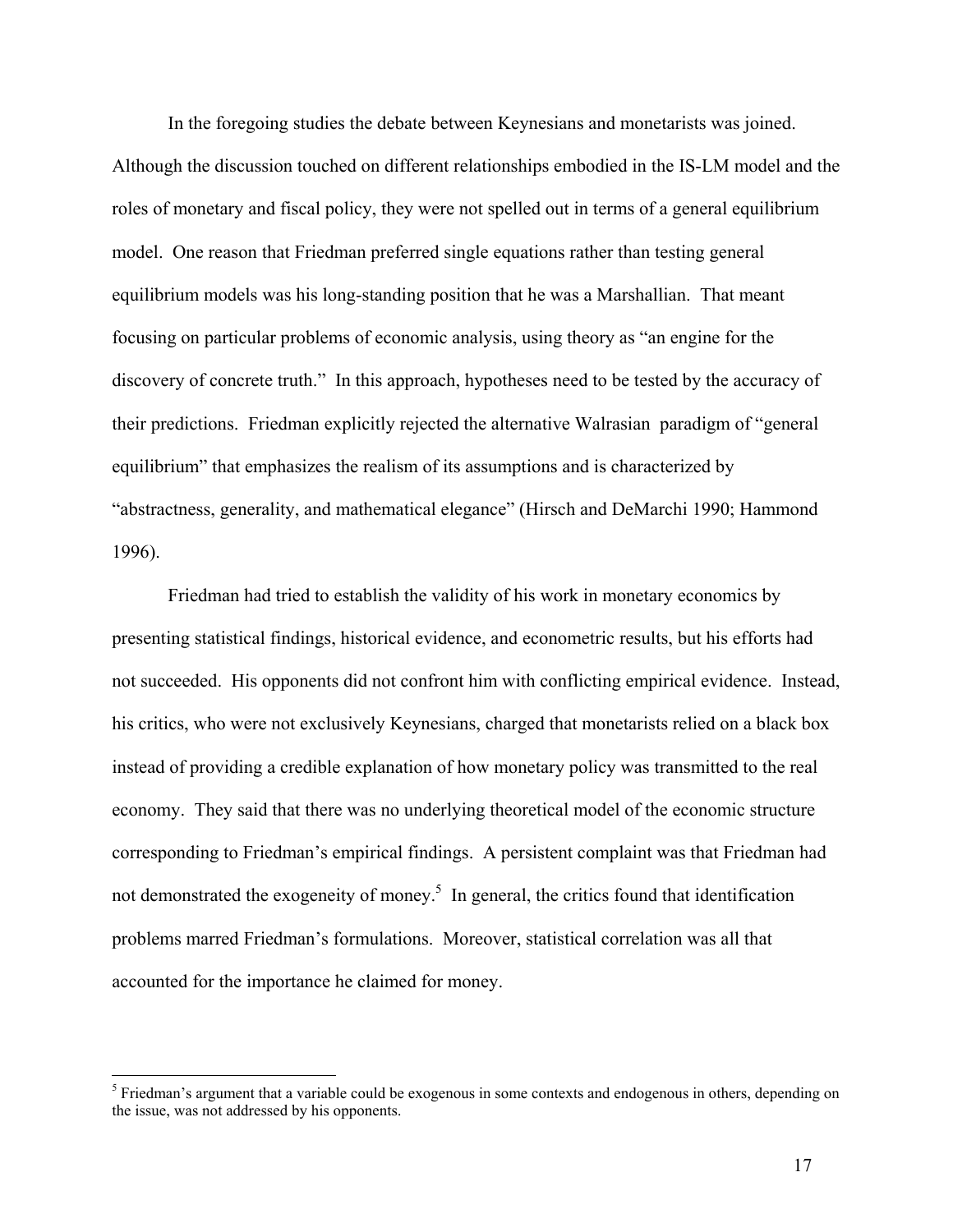A critique by Tobin (1970) was particularly effective in buttressing opposition to Friedman's treatment of money. To dispute the use of timing patterns as a basis for the claim that monetary actions preceded income changes, Tobin constructed models that produced simulated patterns of money and income. The Keynesian model has money leading income although money does not determine income. The monetary model has money lagging income in time, yet money determines income.<sup>6</sup>

Friedman was frustrated by the fact that he and his critics were talking past one another. They were Walrasians, he was a Marshallian. That accounted for the communication failure. The solution, Friedman thought, was to encompass both the quantity theory and the incomeexpenditure theory in one model that included explicit terms for IS and LM. This was the monetary framework that he presented in 1970.

Robert Gordon invited four critics to assess Friedman's attempt to communicate across doctrinal differences. The critics did not appreciate that Friedman was trying to provide a framework in order to discriminate between alternative hypotheses. In acknowledging that  $Y =$ kA and  $Y = vM$ , he offered the Keynesian model as a particular case and the quantity theory model as an alternative case of a more general model that he specified, but he was unsuccessful in closing the model. In retrospect Friedman concluded that his attempt to reconcile the quantity theory with the income-expenditure theory was a waste of time.<sup>7</sup> Expressing monetarist analysis in IS-LM terms did not clarify the issues dividing Marshallians and Walrasians.

Jerome Stein organized a conference at Brown University in 1974 to try once more to sort out the differences between Friedman and his critics. Purvis (1980), commenting on the

<sup>&</sup>lt;sup>6</sup> Tobin's critique essentially condemned Friedman's work because it lacked an explicit model that specified cause and effect relations before undertaking measurement and estimation. See Hammond 1996, p. 138.<br><sup>7</sup> Purvis (1980) notes that despite dissatisfaction with IS-LM and some of the shortcomings of Keynesian

conventional wisdom, the alternative Friedman offered of "virtual constant full employment" had little appeal.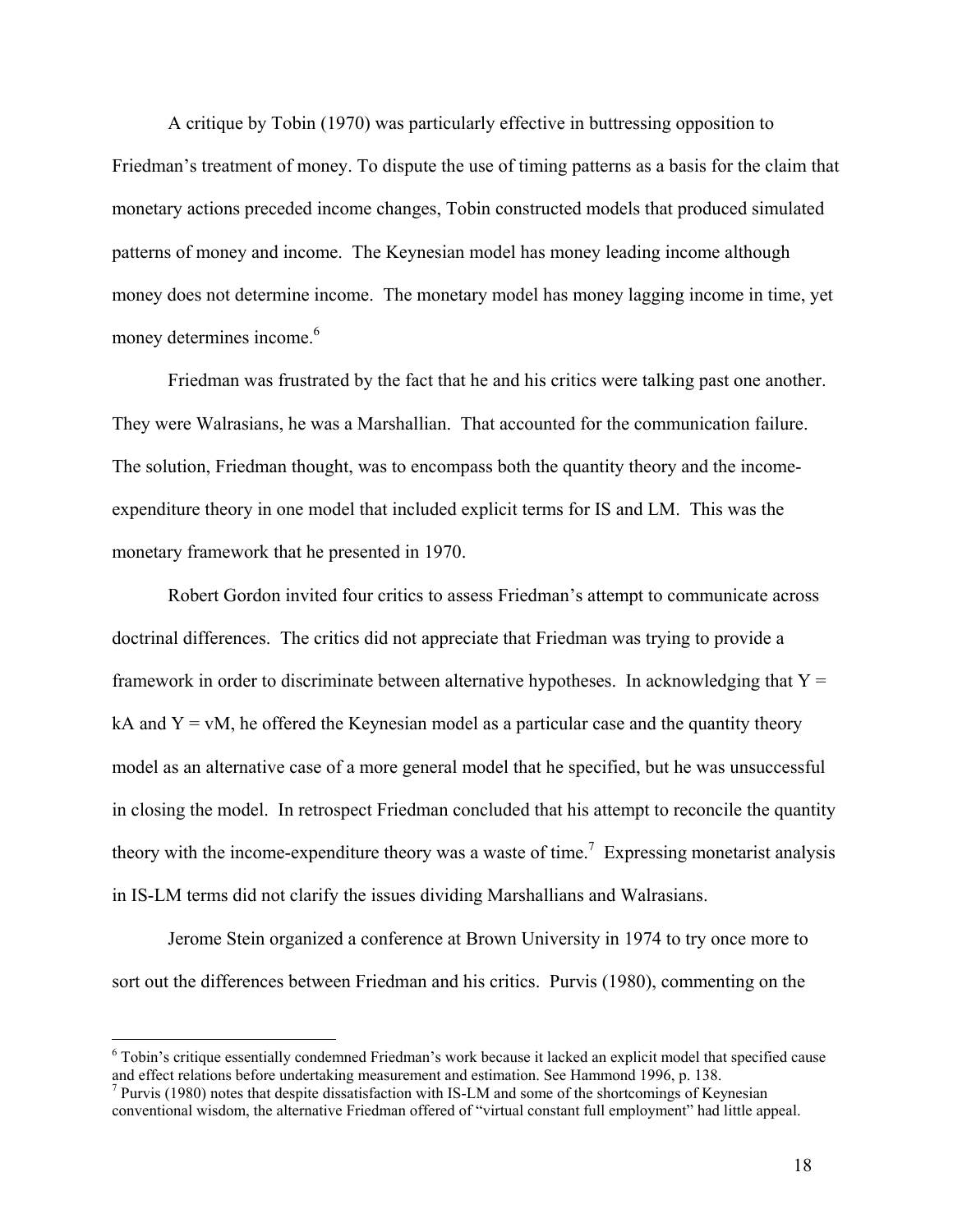subjects the conference considered, thought the major issue should have been whether stabilization policies were desirable. Disagreement centers on alternative theories of the causes of unemployment. IS-LM treats deficient aggregate demand as the primary cause. Recent emphasis, however, is on aggregate supply. Differences in theories of aggregate supply and the determinants of output are the issue the Brown conference neglected.

 The Brown attempt at reconciling monetarist and Keynesian views was futile. For the critics monetarism lacked a broad theoretical foundation. For Friedman different theories were appropriate for different problems. Carving up a broad issue into smaller parts that could be studied empirically produced more precise results than a big structural model with hundreds of equations. The division between the opposing sides seemed more acute when lined up as Marshallians vs. Walrasians than as monetarists vs. Keynesians.

## 4. Brunner and Meltzer Elaborate the IS-LM Model

 The definitive statement by Karl Brunner and Allan Meltzer concerning the problems they perceived with IS-LM is contained in the second of the four Raffaele Mattioli Foundation lectures they gave in Milan at Bocconi University in August 1988 (published in 1993). (Earlier versions of the model in the lecture appeared in Brunner (1971, 1974), Brunner and Meltzer (1972, 1976.))

The co-authors describe IS-LM with the addition of the Phillips curve as a model of stock-flow interactions consisting of two equations, the equilibrium conditions for the asset and output or income markets.

IS:  $y = f(i, M/p)$ LM:  $M/p = g(i, y)$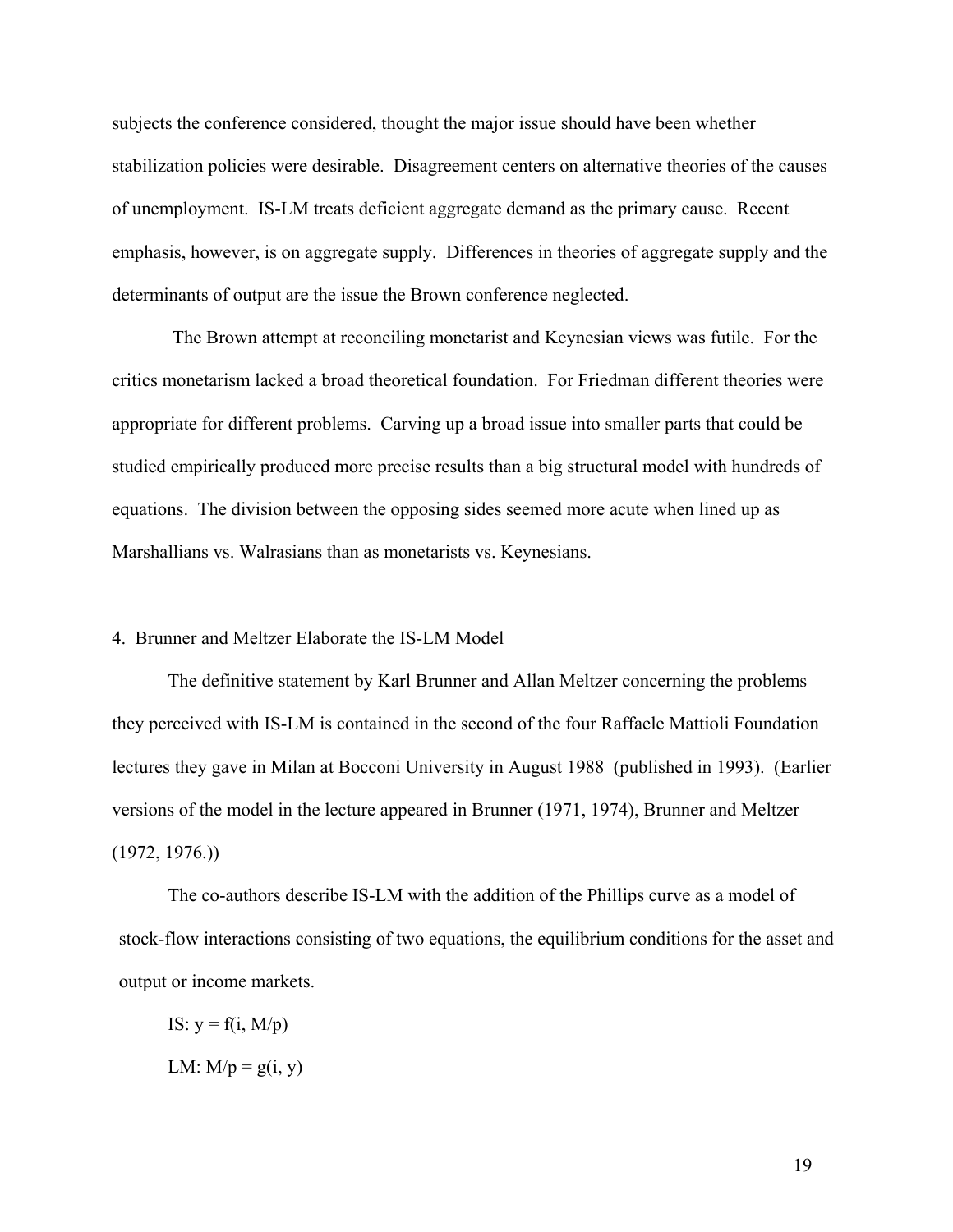M is predetermined or given, p is either given or obtained from the Phillips curve. Other variables may be added.

The co-authors review early uses of IS-LM by Keynesian economists. Some treated money as a substitute for bonds or financial assets only. Until the 1950s the monetary mechanism was viewed as sensitive to the system's interest elasticities, which contrasted with more reliable, direct effects of fiscal policy. Interest rates were interpreted as borrowing costs borrowers paid to finance investment projects, but studies reported that borrowing costs were trivial. The upshot was that the interest elasticity of aggregate demand was negligible, and the IS line relatively steep. Hence stabilization policy had to rely on fiscal policy, and the role of monetary policy was to keep borrowing costs low.

In the late 1950s, the concerns of IS-LM users shifted. Monetary policy effects were concentrated on the housing market where borrowing costs were important, but politics limited the use of monetary policy to keeping interest rates low.

Other users of IS-LM recognized that money is a substitute for the whole spectrum of both financial and real assets. One interpretation was that bonds and real capital have identical rates of return, so financial markets have to keep the two returns identical. This assumes active financial markets. However, relations between money, income, and prices exist with primitive or non-existent financial markets. Further, the co-authors demur, portfolio adjustments are delayed by transactions and information costs. Also risk distributions for all real and financial assets are not always and everywhere identical. Accordingly, bonds and capital are not always perfect substitutes.

The co-authors believe that neither the interpretation of money as a substitute for bonds only or as a substitute for a full range of assets includes analysis of main aspects of financial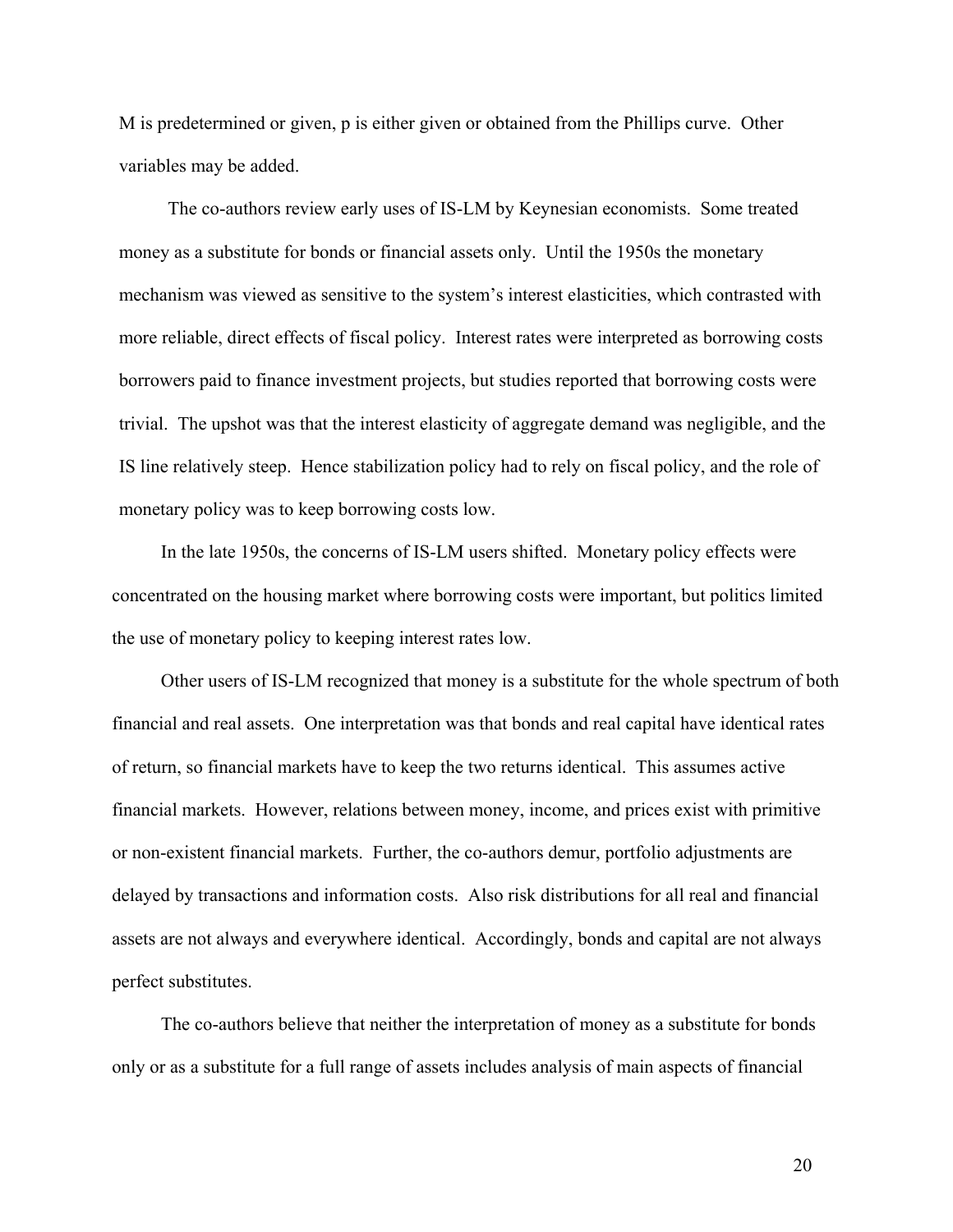markets and of portfolio allocations affecting the relation of money to income and prices. IS-LM has no markets for credit or bank loan rationing. Shocks affecting the credit markets are treated as shocks to the demand for money. The two sets of shocks have different consequences. Income effects on loan demand and on the credit market in the IS-LM model must also be treated as a shift in the demand for money. IS-LM analysis cannot accommodate intermediation and disintermediation and their effect on transmission of monetary and real impulses. Deregulation is outside the scope of IS-LM.

For these reasons Brunner and Meltzer regard the analysis of monetary policy in the IS-LM framework deficient. A single interest rate misrepresents the problem central banks confront and may mislead them to believe that they control interest rates. It is not possible to understand the effects of permanent and transitory shocks as well as real and nominal shocks on the relation between rates for different maturities and on real and financial assets within the IS-LM framework.

Brunner and Meltzer proceed to elaborate the framework. They add a credit market, and introduce three assets, base money, government debt, and real capital. They are less than perfect substitutes in portfolios. Money differs from the other two assets because of its services in a world of uncertainty. The public may hold the three assets or exchange securities for loans from financial institutions. These institutions determine separate rates for each liability they offer in response to market conditions. The co-authors specify the equilibrium conditions of the credit market and money market, respectively. They set up a model with the government budget constraint, an aggregate supply function, and an aggregate demand function which involves solving for equilibrium in the goods and asset markets. Equilibrium in the money and credit markets involve the banking system money supply and credit demand multipliers.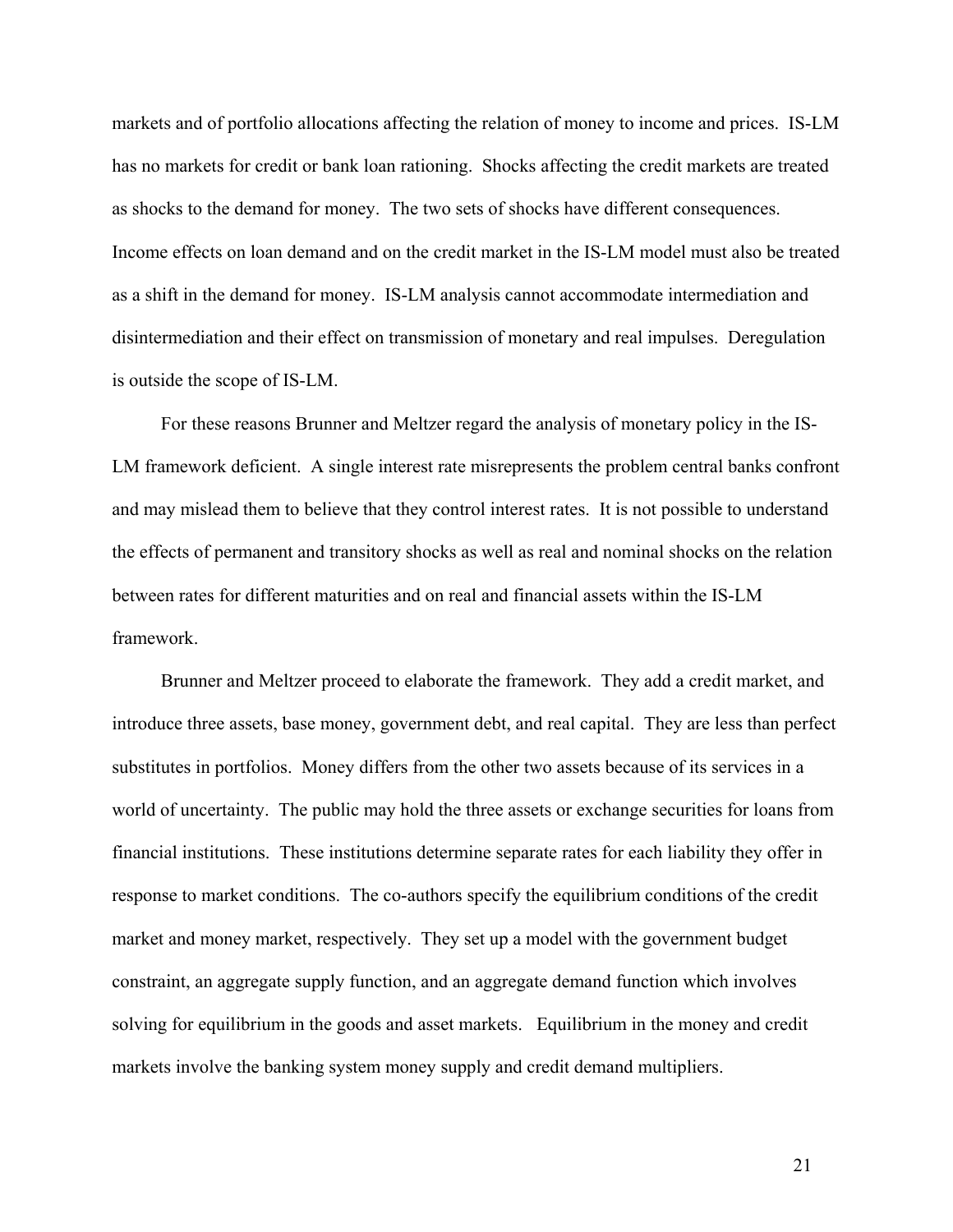The core of the Brunner and Meltzer model is its emphasis on disaggregated asset markets. Dornbusch (1976) questions the value added of disaggregated asset markets and the manner in which the model translates monetary and fiscal actions into changes in prices and output. The transmission channels in the aggregate demand function involve interest rate and wealth effects. Dornbusch discounts the authors' claim that their model provides a more pervasive adjustment mechanism than in Keynesian models. Finally, he questions the extent to which the Brunner and Meltzer model qualifies as monetarist.

Purvis (1980) finds the multiasset feature in Brunner and Meltzer's work to be an important departure from the IS-LM straight jacket but a "total red herring" as marking its distinction from eclectic Keynesian analysis.

#### 5. IS-LM and Monetarists Today

IS-LM has survived all of its criticisms over the years and is alive and well in the intermediate macro textbooks. The reason it is still used is the same reason that it won over its competitors – over sixty years ago – it is simple, elegant and easy to manipulate for expository purposes. However, as Colander (2003) points out, its use is no longer as the common language for debates among monetary theorists over the issues of high theory as it was 30 years ago, but rather as a classroom device to point out to undergraduates the economic impact of alternative macroeconomic policies. It is also still the workhorse of open economy macroeconomics and the IMF in its evaluation of member countries' economic balance (Darity and Young 2003, Boughton 2002). Finally it has now been endowed with the legitimacy of microfoundations based on optimizing behavior by households and firms (McCallum and Nelson1999).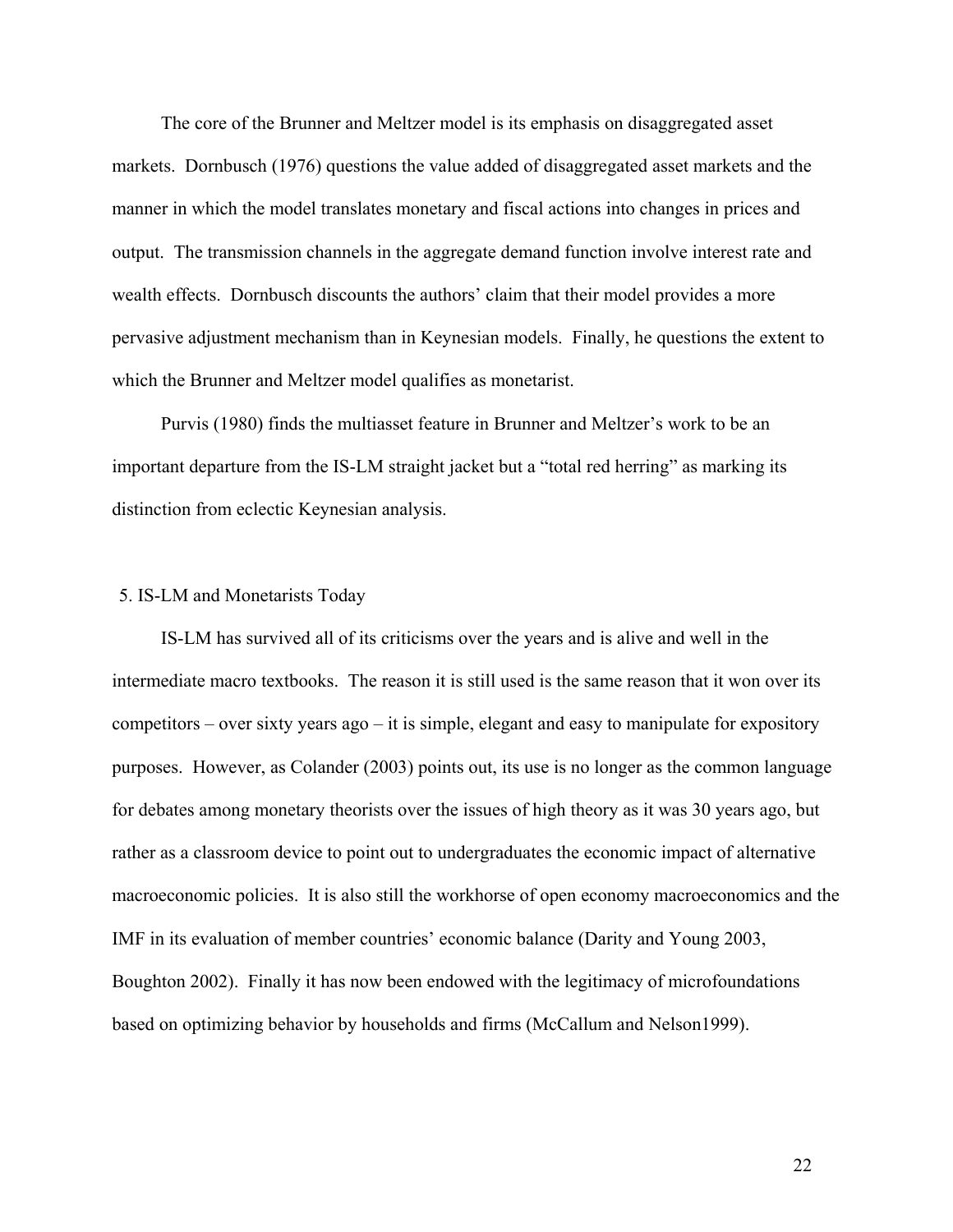Yet while IS-LM has survived, the monetarist Keynesian debate that so consumed the profession 30 years ago is moribund. Today the synthesis that unites theorists and policymakers is the New Keynesian model which like IS-LM, is a general equilibrium model with nominal rigidities but also incorporating optimizing micro behavior, rational expectations, and policy rules. Although this model is used to evaluate and conduct monetary policy, it does not actually have money in it nor an explicit LM function.

 The model has three equations: an IS equation where the output gap (actual less potential GDP) depends on the real interest rate (the nominal rate minus rationally expected inflation); a Phillips curve, which relates the inflation rate to the output gap and to both past inflation and rationally expected future inflation; a policy rule (commonly the Taylor rule), which relates the short-term interest rate (in the U. S. the Federal Funds rate), the central bank's policy instrument, to the output gap and the difference between inflation and the central bank's inflation target (Meyer 2001).

 Although the model does not have an LM curve in it, one can be added on to identify the amount of money (high-powered money) that the central bank will need to supply when it follows the policy rule, given the shocks that hit the economy (McCallum 1999). However this fourth equation is not essential for the model.

 Yet although money is now missing from the mainstream macro model, the lessons of monetarism have not been ignored. Incorporated in the model are a number of Friedman's main tenets: that inflation is always and everywhere a monetary phenomenon and can be controlled by monetary policy; that monetary policy in the short-run has important real effects because of the presence of nominal rigidities or lags in the adjustment of expected to actual inflation; i.e., that in the long run the Phillips curve is vertical, as expected inflation adjusts to its actual level; that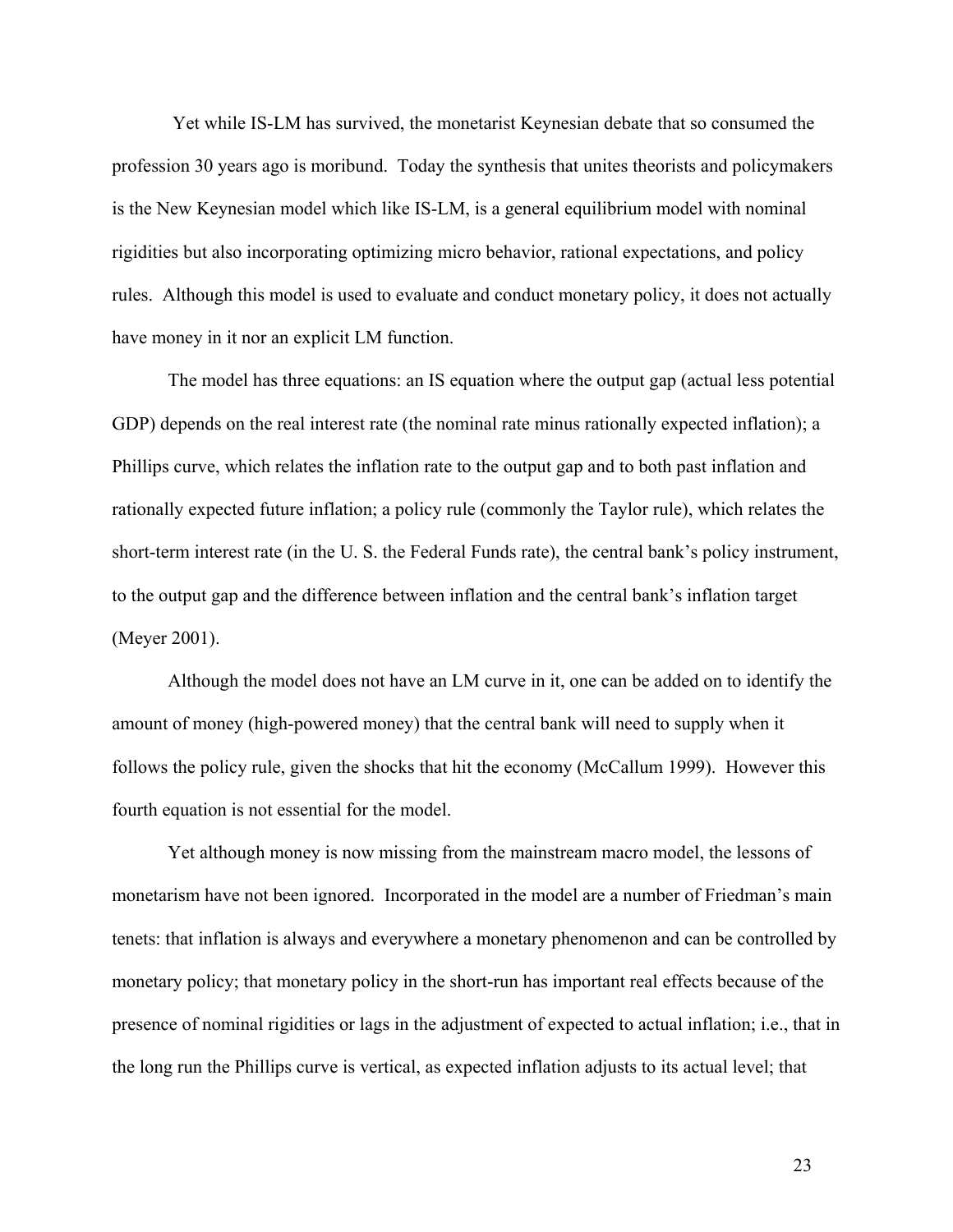there is a distinction between nominal and real interest rates embodied in the Fisher equation; and that policy rules are important anchors to stable monetary policy.

Moreover Brunner and Meltzer, working in the Walrasian tradition, incorporated a number of these tenets into the general equilibrium models that they developed in the 1960s and 70s. Their work thus served as an important building block to the modern synthesis.

 In sum, Friedman's main criticism of Keynes - - that money matters (in the long run for inflation and in the short-run for output - - has survived and prospered and is at the heart of both the synthesis model and the emphasis today on low inflation as the key policy goal of the world's leading central banks.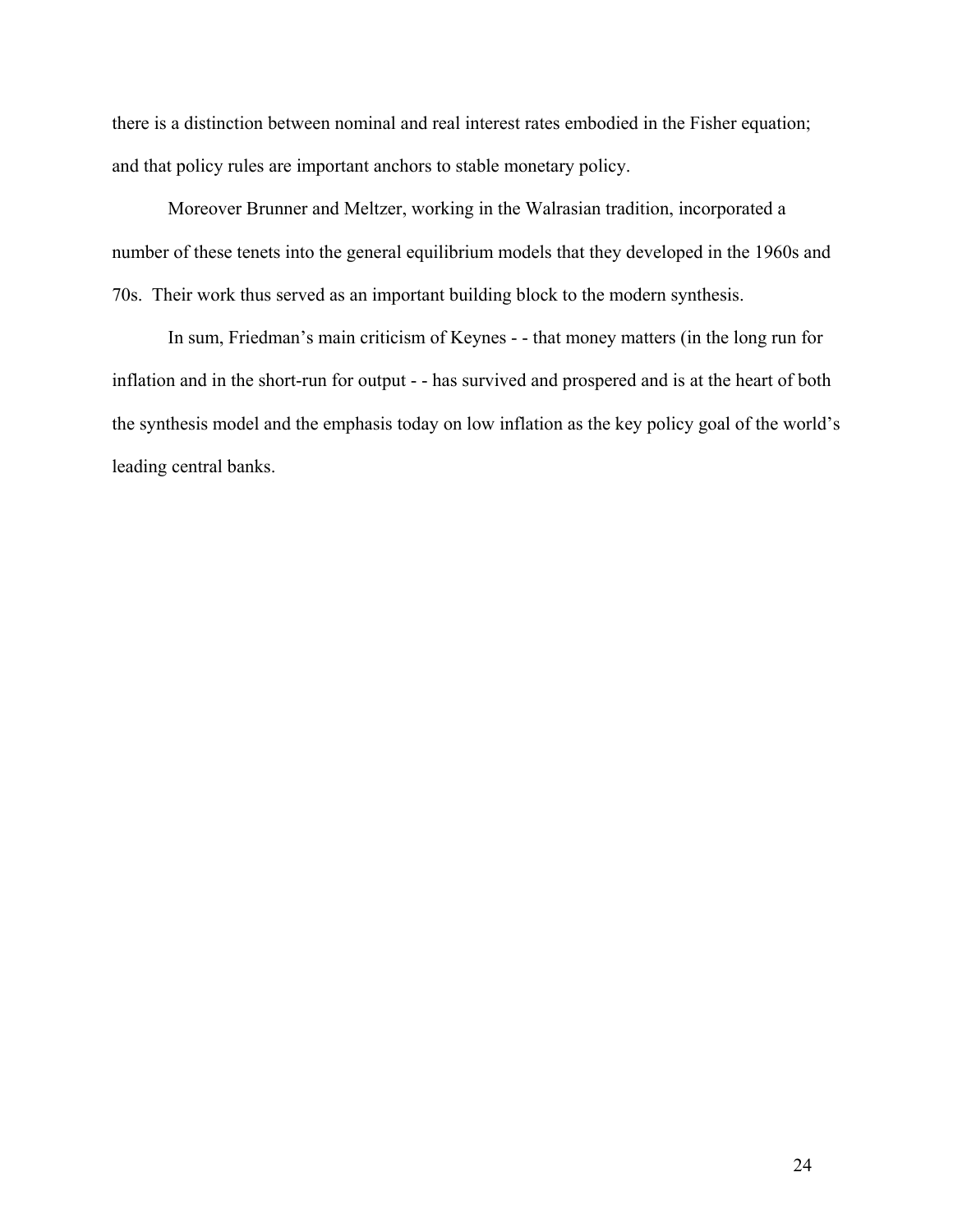## References

Ackley, Gardner. 1961. *Macroeconomic Theory*. New York: Macmillan.

- Andersen, Leonall, and Jerry L. Jordan. 1968. "Monetary and Fiscal Actions: A Test of Their Relative Importance in Economic Stabilization." *Federal Reserve Bank of St. Louis Review* 50:11-23.
- Ando, Albert, and Franco Modigliani. 1965. "The Relative Stability of Monetary Velocity and the Investment Multiplier." *American Economic Review* 55:693-728.

Bailey, Martin. 1962. *National Income and the Price Level*. New York: McGraw Hill.

- Boughton, James. 2002. " On the Origin of the Fleming Mundell Model." *IMF Working Paper* 02/107. Washington D.C. International Monetary Fund.
- Bronfenbrenner, Martin, and Franklin D. Holzman. 1963. "Survey of Inflation Theory." *American Economic Review* 53: 593-661.
- Brunner, Karl. 1968. "The Role of Money and Monetary Policy." *Federal Reserve Bank of St. Louis Review* 50: 8-24.
- Brunner, Karl. 1971. "A Survey of Selected Issues in Monetary Theory." *Schweizerische Zeitschrift fur Volkswirtschaft und Statistik* 107: 1-147.
- Brunner, Karl. 1973. "Credit Market, Interest Rate and Three Types of Inflation." *Kredit und Kapital*.
- Brunner, Karl, and Allan H. Meltzer. 1972. "Money, Debt, and Economic Activity." *Journal of Political Economy* 80: 951-977.
- Brunner, Karl, and Allan H. Meltzer. 1976. "An Aggregative Theory for a Closed Economy" in Jerome Stein (ed.) *Monetarism.* Amsterdam: North-Holland, 69-103.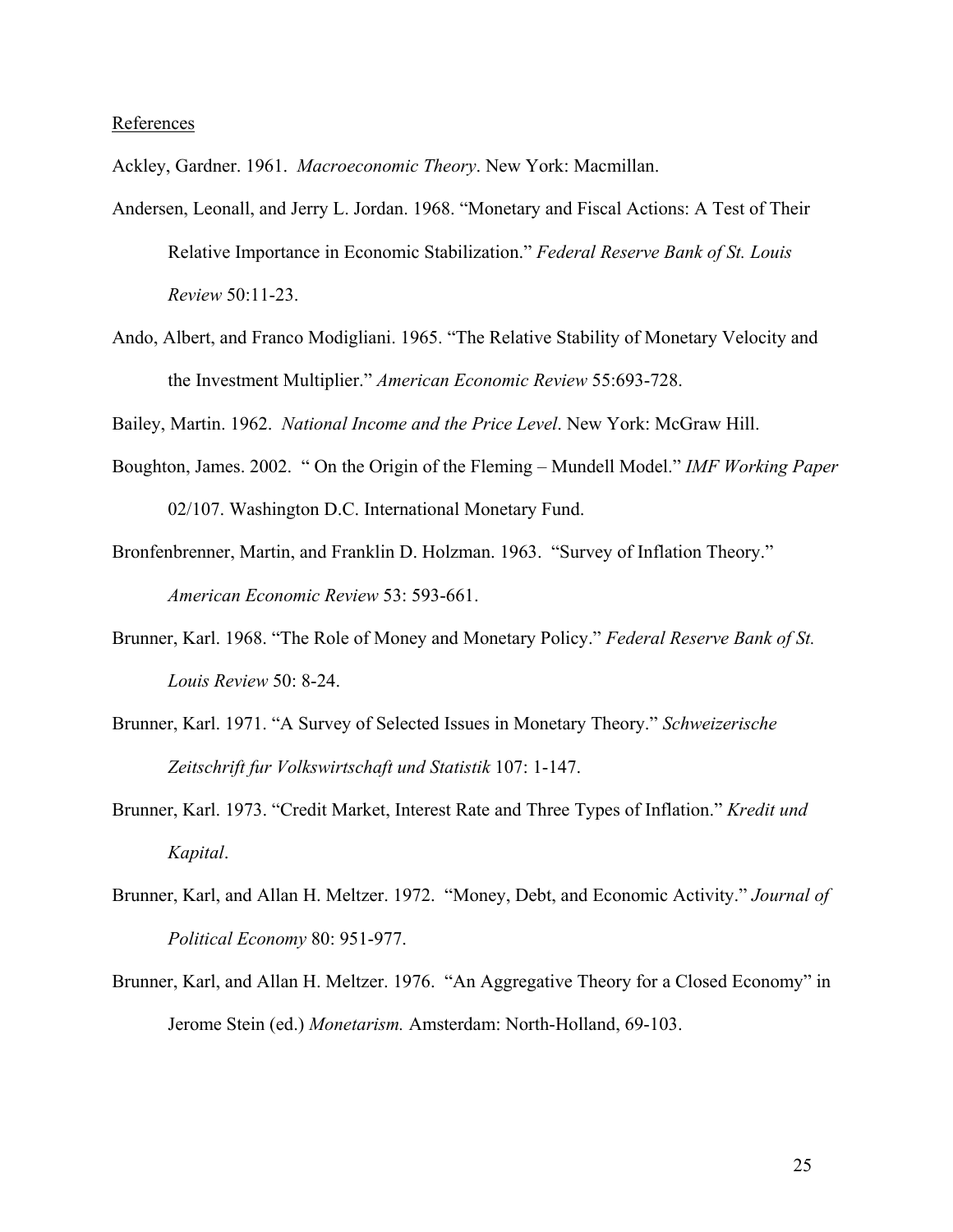- Brunner, Karl, and Allan H. Meltzer. 1993. *Money and the Economy Issues in Monetary Analysis.* New York: Cambridge University Press.
- Colander, David. 2003. " The Strong Persistence of the ISLM Model." Paper prepared for the HOPE conference on " The ISLM Model: Its Rise, Fall and Strong Persistence." Duke University. April 25-27, 2003.
- Darity Jr., William, and Warren Young. 1995. "IS-LM: An Inquest." *History of Political Economy* 27: 1-41.
- Darity, William, and Warren Young. 2003. " IS-LM-BP: an Inquest." Paper prepared for the HOPE conference on " The ISLM Model: Its Rise, Fall and Strong Persistence." Duke University. April 25-27, 2003.
- DePrano, Michael, and Thomas Mayer. 1965. "Tests of Relative Importance of Autonomous Expenditures and Money." *American Economic Review* 55: 729-752.

Dernberg, Thomas, and Duncan MacDougal. 1960. *Macroeconomics*. New York: McGraw Hill.

- De Vroey, Michael (2000), "IS-LM a la Hicks versus IS-LM a la Modigliani." History of Political Economy, 32:2.
- Dornbusch, Rudiger. 1976. "Comments on Brunner and Meltzer." In Jerome Stein (ed.), *Monetarism*. Amsterdam: North-Holland, 104-126.
- Friedman, Milton. 1956. "The Quantity Theory of Money: A Restatement." In M. Friedman (ed.) *Studies in the Quantity Theory of Money*. Chicago: University of Chicago Press, 3-21.
- Friedman, Milton. 1959. "The Demand for Money: Some Theoretical and Empirical Results." *Journal of Political Economy* 67: 327-351.
- Friedman, Milton. 1966. "Interest Rates and the Demand for Money." *Journal of Law and Economics* 9: 71-85.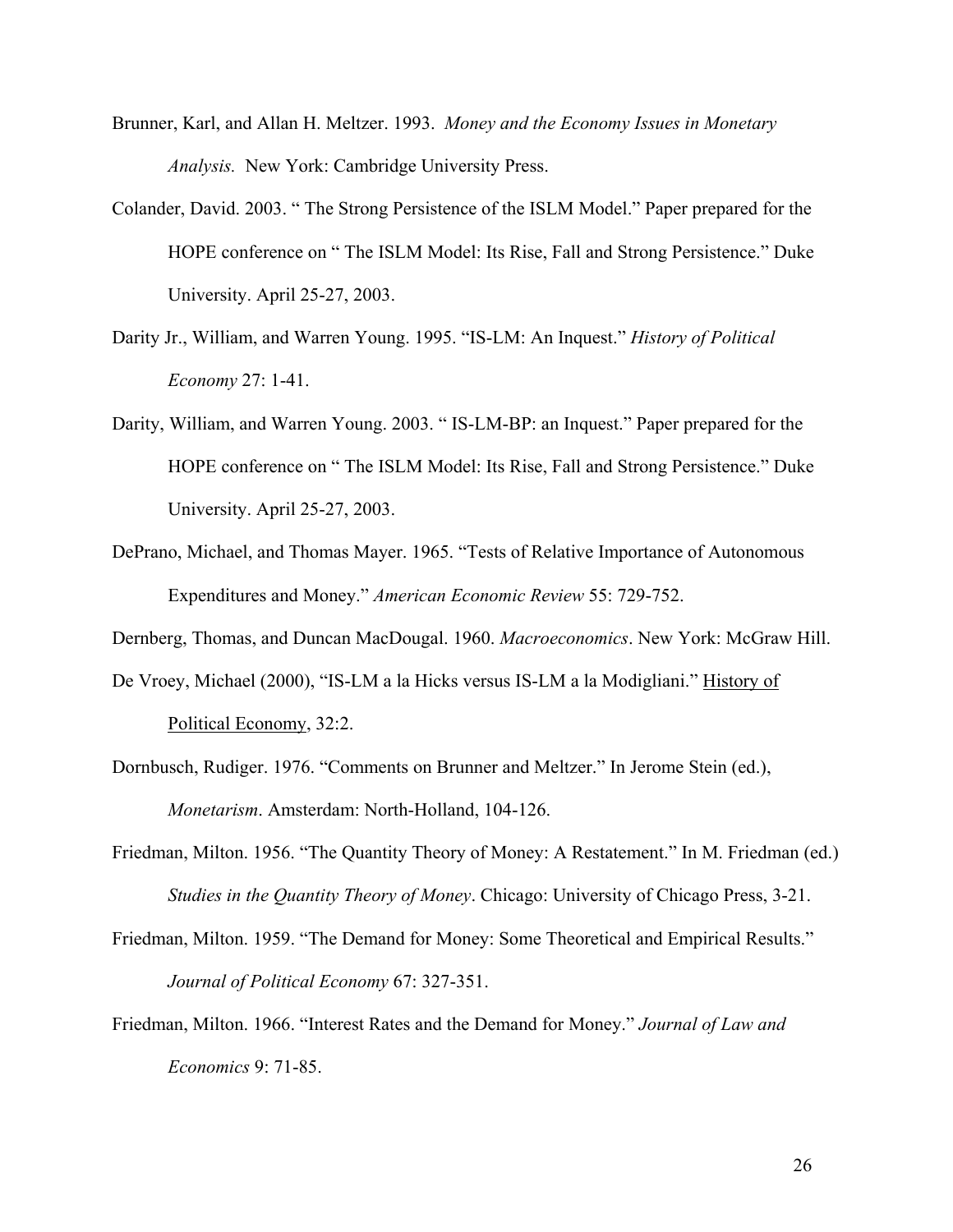Friedman, Milton. 1974. "A Theoretical Framework for Monetary Analysis." In R. J. Gordon (ed.) *Milton Friedman's Monetary Analysis*. Chicago: University of Chicago Press, 1-62.

Friedman, Milton. 2001. Interviewed by John B. Taylor. *Macroeconomic Dynamics* 5: 101-131.

- Friedman, Milton, and Walter W. Heller. 1969. *Monetary vs. Fiscal Policy: A Dialogue.* New York: W.W. Norton.
- Friedman, Milton, and David Meiselman. 1963. "The Relative Stability of Monetary Velocity and the Investment Multiplier in the United States, 1897-1958." In *Stabilization Policies,*  165-268. Prepared for the Commission on Money and Credit. Englewood Cliffs, N. J.: Prentice-Hall.
- Friedman, Milton, and Anna J. Schwartz. 1963a. "Money and Business Cycles." *Review of Economics and Statistics* 45(2, supplement): 32-64.
- Friedman, Milton, and Anna J. Schwartz. 1963b. *A Monetary History of the United States, 1867- 1960.* Princeton, N. J.: Princeton University Press.
- Friedman, Milton, and Anna J. Schwartz. 1982. *Monetary Trends in the United States and the United Kingdom: Their Relation to Income, Prices, and Interest Rates.* Chicago: Chicago University Press.
- Gordon, Robert J. (ed.). 1974. *Milton Friedman's Monetary Framework: A Debate with his Critics.* Chicago: University of Chicago Press.
- Hammond, J. Daniel. 1996. *Theory and Measurement: Causality Issues in Milton Friedman's Monetary Economics.* New York: Cambridge University Press.

Hansen, Alvin. 1953. *A Guide to Keynes*. New York: McGraw Hill.

Hester, Donald D. 1964. "Keynes and the Quantity Theory: A Comment on the Friedman-Meiselman CMC Paper." *Review of Economics and Statistics*, November, 364-477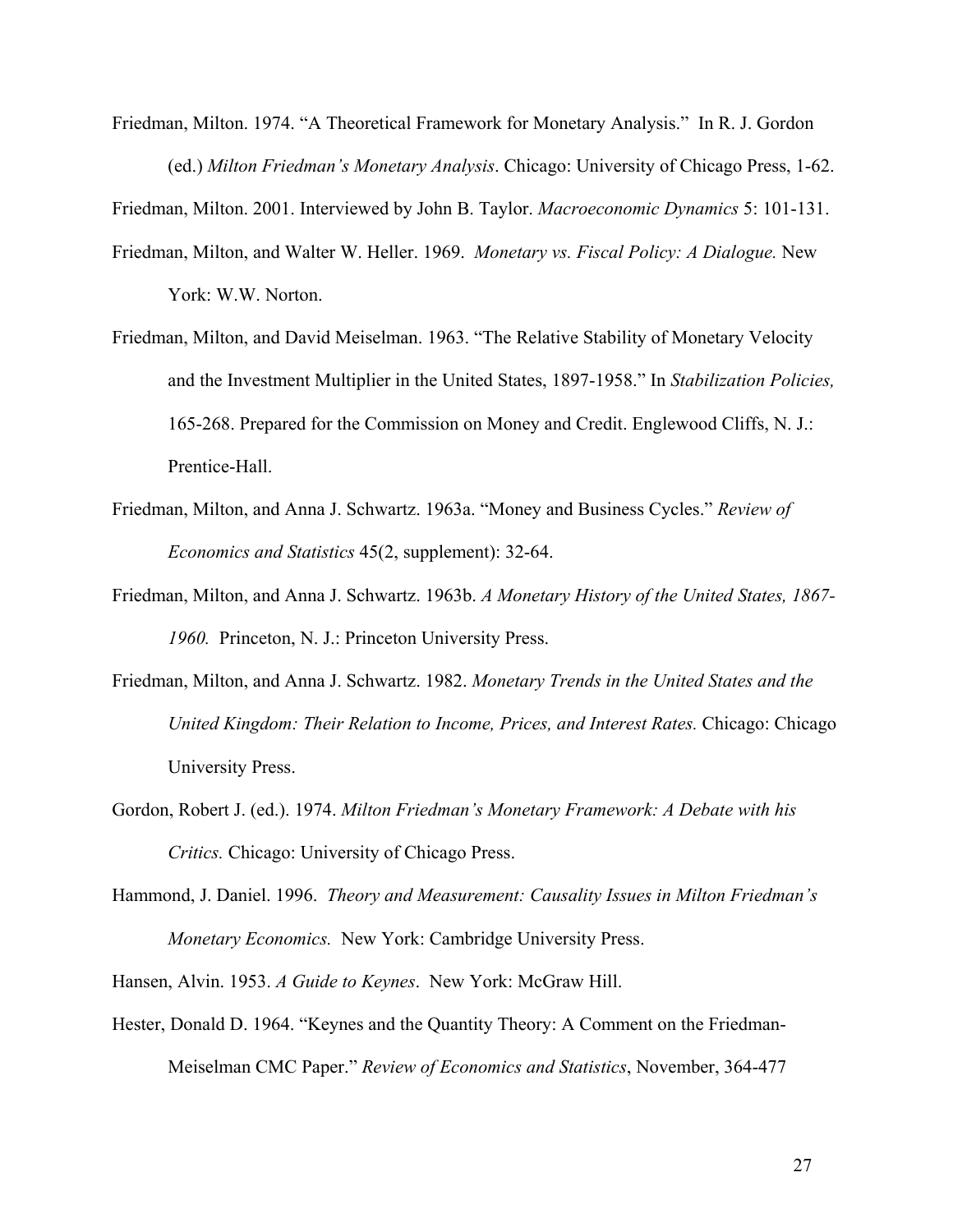- Hicks, Sir John R. (1937), " Mr. Keynes and the 'Classics'." *Econometrica*, Vol. V, no.2, April. Reprinted in *Critical Essays*, Oxford Clarendon Press 1967.
- Hirsch, Abraham, and Neil de Marchi. 1990. *Milton Friedman: Economics in Theory and Practice*. New York: Harvester Wheatsheaf.
- Hoover, Kevin D. 1988. *The New Classical Macroeconomics: A Sceptical Inquiry.* Oxford: Blackwell.
- Johnson, Harry G. 1971. "The Keynesian Revolution and the Monetarist Counter-Revolution." *American Economic Review* 61: 1-14.
- Keynes, John Maynard. 1936. *The General Theory of Employment, Interest, and Money*. London: Macmillan.
- Laidler, David. 1981. "Monetarism: An Interpretation and an Assessment." *Economic Journal* 91: 49-55.
- Lucas, Robert E., Jr. 1994. "Review of Milton Friedman and Anna J. Schwartz's *A Monetary History of the United States, 1867-1960. Journal of Monetary Economics* 34(1):5-16.
- Mayer, Thomas. 1978. *The Structure of Monetarism*. New York: W.W. Norton.
- McCallum, Bennett T. 1999. " Recent Development in the Analysis of Monetary Policy Rules." *Federal Reserve Bank of St. Louis Review*, November/December (1999): 3 –11.
- McCallum, Bennett T., and Edward Nelson. 1999. "An Optimizing IS-LM Specification for Monetary Policy and Business Cycle Analysis." *Journal of Money, Credit and Banking*  31, 3 (August part1): 296-315.
- Meyer, Laurence H. 2001. "Does Money Matter?" *Federal Reserve Bank of St. Louis Review*, September-October: 1-15.